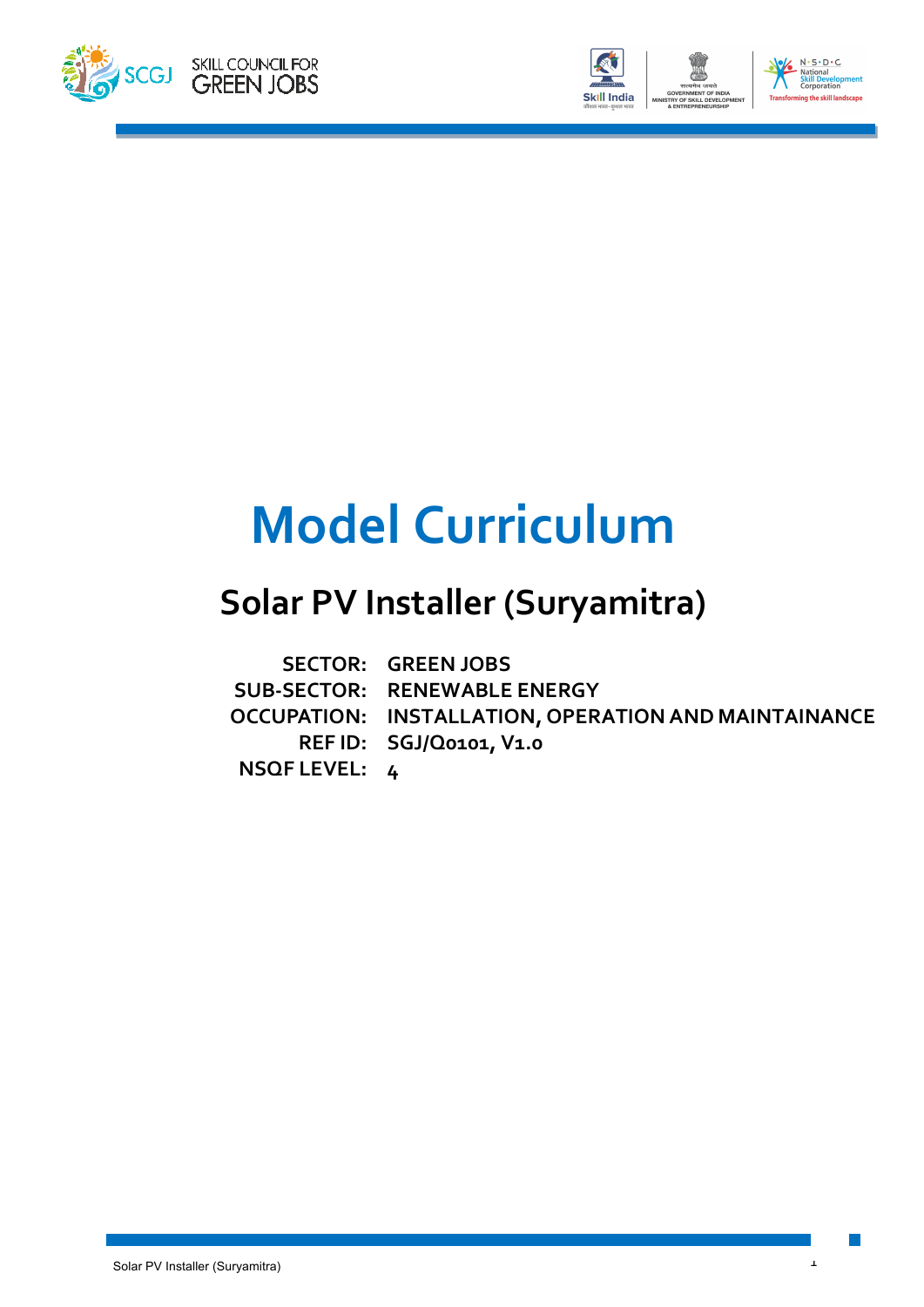



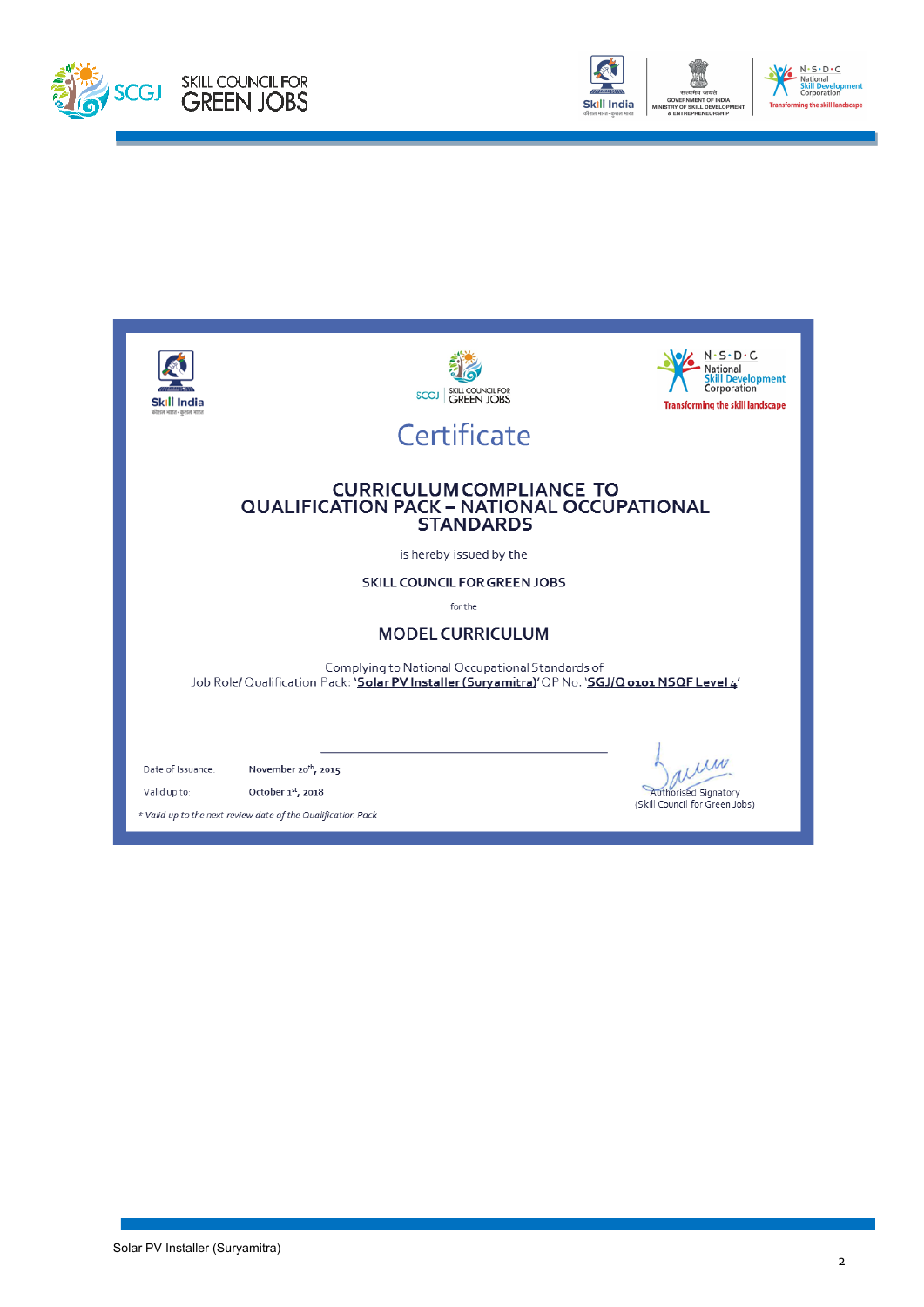



### **TABLE OF CONTENTS**

| 1. Curriculum                    | 01 |
|----------------------------------|----|
| 2. Trainer Prerequisites         | 09 |
| 3. Annexure: Assessment Criteria | 10 |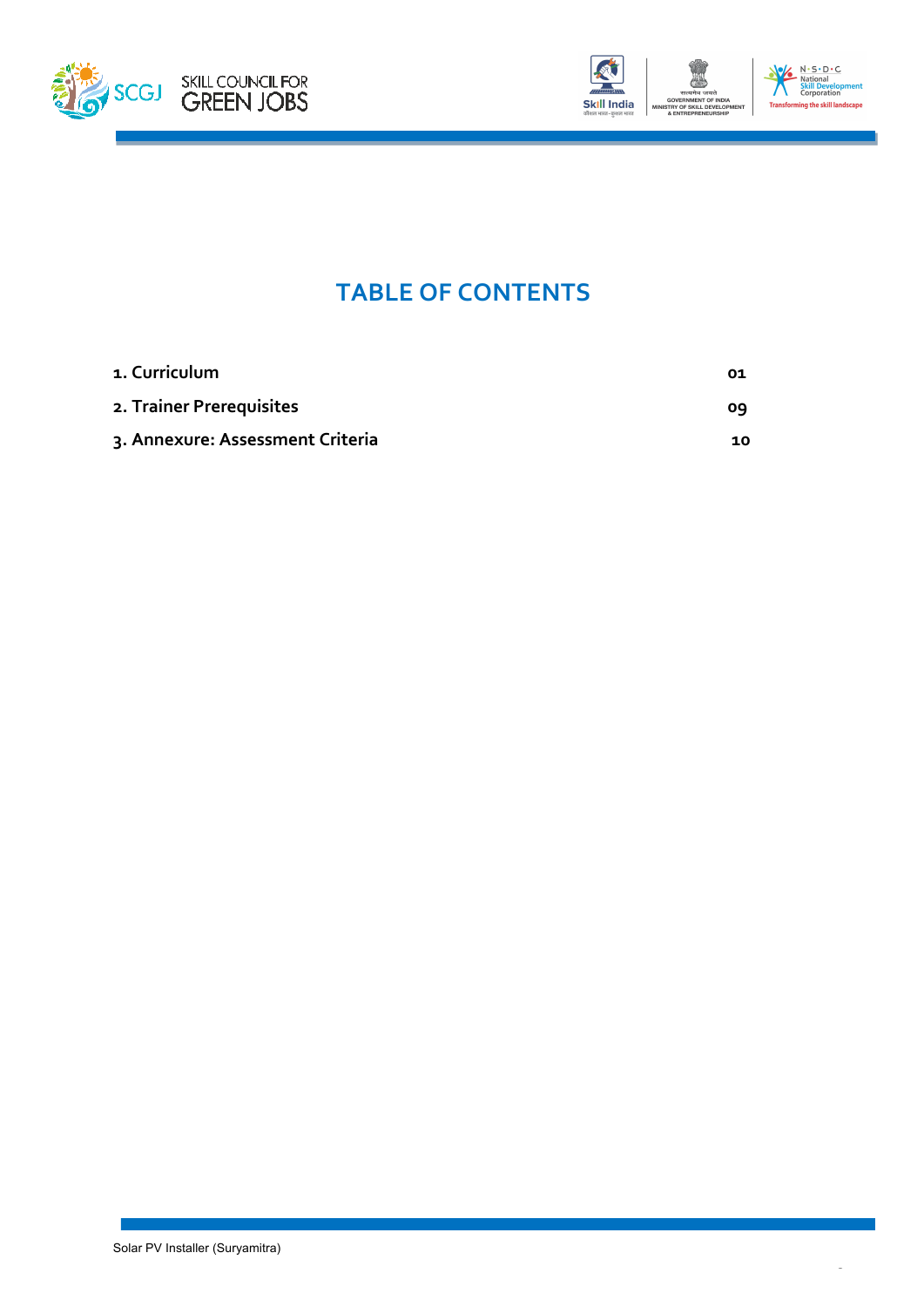



# **Solar PV Installer (Suryamitra)**

#### **CURRICULUM / SYLLABUS**

This program is aimed at training candidates for the job of a "Solar PV Installer (Suryamitra)", in the "Green Jobs" Sector/Industry and aims at building the following key competencies amongst the learner

| <b>Program Name</b>                                  | Solar PV Installer (Suryamitra)                                                                            |                                                               |                                |
|------------------------------------------------------|------------------------------------------------------------------------------------------------------------|---------------------------------------------------------------|--------------------------------|
| <b>Qualification Pack Name</b><br>& Reference ID. ID | SGJ/Q0101, V1.0                                                                                            |                                                               |                                |
| <b>Version No.</b>                                   | 1.0                                                                                                        | <b>Version Update Date</b>                                    | 31 <sup>st</sup> December 2015 |
| <b>Pre-requisites to Training</b>                    | 10th pass + ITI / Diploma (Electrical, Electronics, Civil,<br>Mechanical, Fitter, Instrumentation, Welder) |                                                               |                                |
| <b>Training Outcomes</b>                             | After completing this programme, participants will be able to:                                             |                                                               |                                |
|                                                      |                                                                                                            | Carry out the site survey for installation of Solar PV system |                                |
|                                                      | Assess the customer's Solar PV requirement<br>٠                                                            |                                                               |                                |
|                                                      | Procure the Solar PV system components                                                                     |                                                               |                                |
|                                                      | Identify and Use the Tools & tackles used for Solar PV system<br>installation                              |                                                               |                                |
|                                                      | $\bullet$                                                                                                  | Install the Civil/Mechanical and Electrical components of a   |                                |
|                                                      | Solar PV system                                                                                            |                                                               |                                |
|                                                      |                                                                                                            | Test and Commission Solar PV system                           |                                |
|                                                      | Maintain Solar PV system                                                                                   |                                                               |                                |
|                                                      |                                                                                                            | Maintain personal Health & Safety at project site             |                                |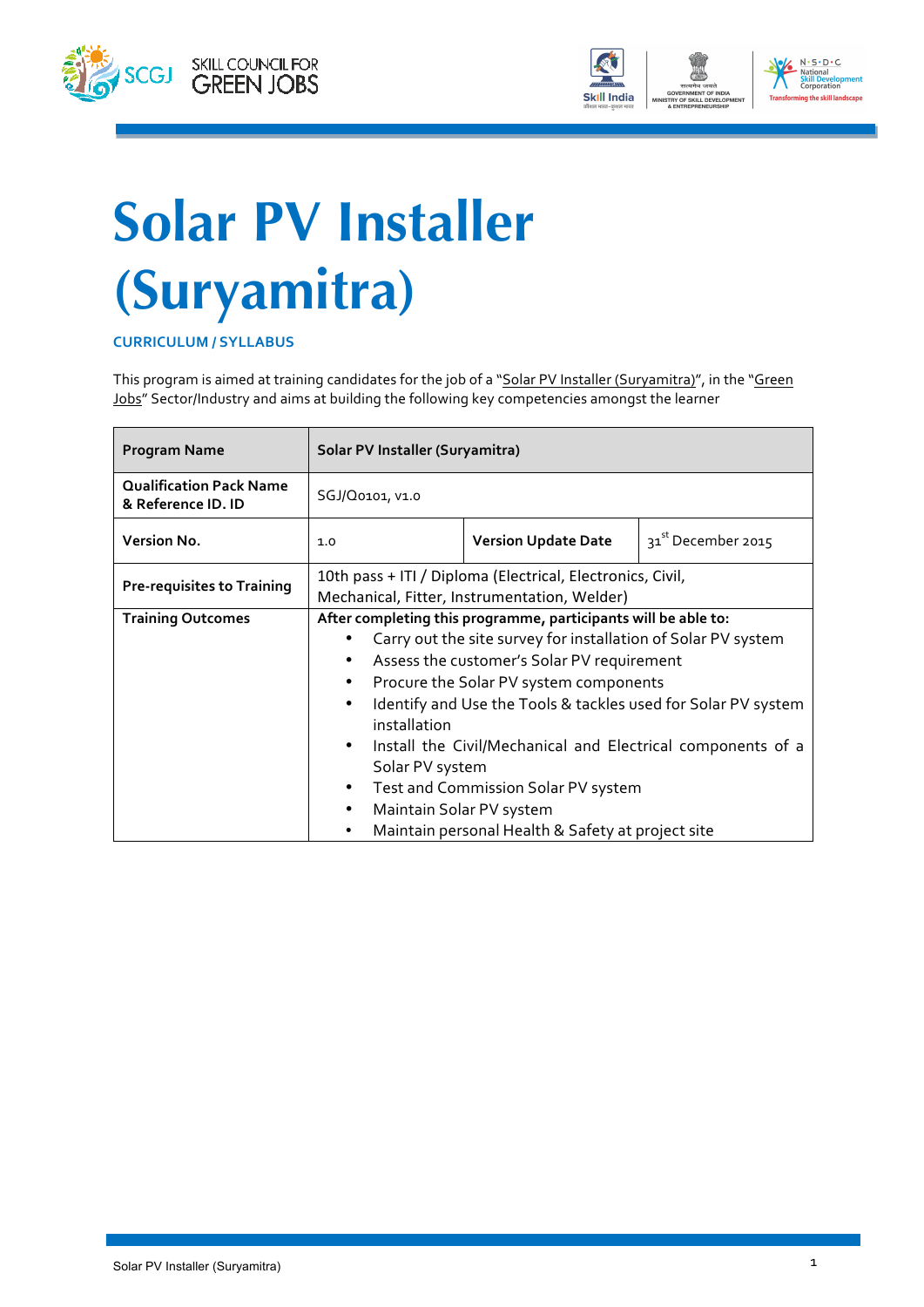



This course encompasses <u>9</u> out of <u>9</u> National Occupational Standards (NOS) of "<u>Solar PV Installer</u> <u>(Suryamitra)</u>" Qualification Pack issued by "<u>Skill Council for Green Jobs</u>".

| Sr.<br>No.   | Module                                                                                                                                                                                                                                  | <b>Key Learning Outcomes</b>                                                                                                                                                                                                                                                                                                                                                                                                                                                                                                                                                                                                                                                                                                                                                                               | <b>Equipment Required</b>                                                                                           |
|--------------|-----------------------------------------------------------------------------------------------------------------------------------------------------------------------------------------------------------------------------------------|------------------------------------------------------------------------------------------------------------------------------------------------------------------------------------------------------------------------------------------------------------------------------------------------------------------------------------------------------------------------------------------------------------------------------------------------------------------------------------------------------------------------------------------------------------------------------------------------------------------------------------------------------------------------------------------------------------------------------------------------------------------------------------------------------------|---------------------------------------------------------------------------------------------------------------------|
| $\mathbf{1}$ | <b>Introduction to Solar PV</b><br><b>Installer (Suryamitra)</b><br><b>Course</b><br><b>Theory Duration</b><br>(hh:mm)<br>03:00<br><b>Practical Duration</b><br>(hh:mm)<br>03:00<br><b>Corresponding NOS</b><br>Code<br>SGJ/No101       | Demonstrate general Discipline in the<br>$\bullet$<br>class room and during the training<br>program;<br>Understand the role of Solar PV<br>$\bullet$<br>Installer and job opportunities;<br>Understand the advantages of doing<br>$\bullet$<br>this course;<br>Acquire basic skills of communication;<br>$\bullet$<br>Acquire basic reading capabilities to<br>$\bullet$<br>enable reading of signs, notices and/or<br>cautions at site.                                                                                                                                                                                                                                                                                                                                                                   |                                                                                                                     |
| $\mathbf{2}$ | <b>Basics of Solar energy</b><br>and Electrical concepts.<br><b>Theory Duration</b><br>(hh:mm)<br>06:00<br><b>Practical Duration</b><br>(hh:mm)<br>06:00<br><b>Corresponding NOS</b><br>Code<br>SGJ/No101                               | Understand Ohm's Law;<br>$\bullet$<br>Understand the basics of electricity and<br>$\bullet$<br>electrical concepts;<br>Perform simple calculations to derive<br>$\bullet$<br>power and energy<br>Explain and understand DNI, GHI and<br>$\bullet$<br>Diffused Irradiance & Irradiation;<br>Assess the movement of the sun and its<br>$\bullet$<br>effect on the performance of the plant;                                                                                                                                                                                                                                                                                                                                                                                                                  | Pyranometer,<br>Multimeter, Clamp<br>meter,                                                                         |
| 3            | <b>Basics of Solar</b><br><b>Photovoltaic systems</b><br>and its components.<br><b>Theory Duration</b><br>(hh:mm)<br>24:00<br><b>Practical Duration</b><br>(hh:mm)<br>24:00<br><b>Corresponding NOS</b><br>Code<br>SGJ/No101, SGJ/No102 | Understand Terminology used in the<br>$\bullet$<br>Solar Industry;<br>Identify the different components of a<br>$\bullet$<br>Solar PV system and its basic operation;<br>Identify and understand the working of<br>$\bullet$<br>different types of Solar PV systems<br>Understand and acquire know-how of<br>$\bullet$<br>different Types, sizes and specifications<br>of, Modules, Solar Inverters, Charge<br>Controllers, Cables, Conduits, Junction<br>Boxes, Solar Batteries<br>allied<br>and<br>accessories<br>Read and Interpret the manufacturing<br>٠<br>data specification sheets of different<br>Types, sizes and specifications of,<br>Modules,<br>Solar<br>Inverters,<br>Charge<br>Controllers, Cables, Conduits, Junction<br>Boxes, Solar<br><b>Batteries</b><br>and<br>allied<br>accessories | Pyranometer,<br>Multimeter, Clamp<br>meter <sub>11</sub> kWp Solar PV<br>system with 2 number<br>of solar batteries |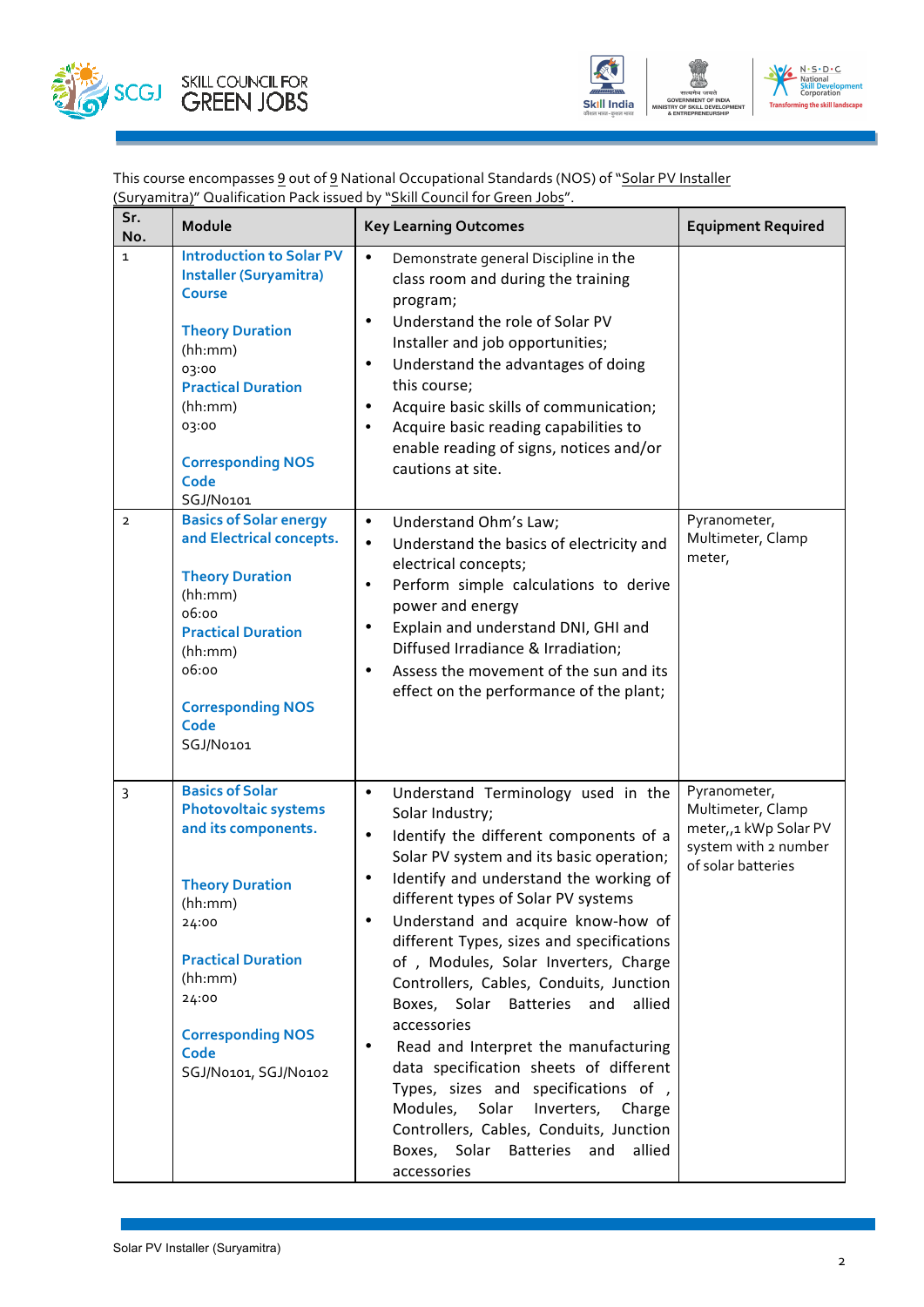





| Sr.<br>No. | Module                                                                                                                                                                                                                                                                        | <b>Key Learning Outcomes</b>                                                                                                                                                                                                                                            | <b>Equipment Required</b>                                                                                                                                                                                                                                                                                                                                                                                                                                                                                                                                                                                                                               |
|------------|-------------------------------------------------------------------------------------------------------------------------------------------------------------------------------------------------------------------------------------------------------------------------------|-------------------------------------------------------------------------------------------------------------------------------------------------------------------------------------------------------------------------------------------------------------------------|---------------------------------------------------------------------------------------------------------------------------------------------------------------------------------------------------------------------------------------------------------------------------------------------------------------------------------------------------------------------------------------------------------------------------------------------------------------------------------------------------------------------------------------------------------------------------------------------------------------------------------------------------------|
|            |                                                                                                                                                                                                                                                                               | Understand and acquire know-how of<br>$\bullet$<br>different Types, sizes and specifications<br>of foundations/ footings;<br>Select the right footing/foundation as<br>$\bullet$<br>per site location including suitability of<br>roof condition or suitability of soil |                                                                                                                                                                                                                                                                                                                                                                                                                                                                                                                                                                                                                                                         |
| 4          | <b>Identification and Use of</b><br>different tools and<br>tackles used for<br>installation of solar PV<br>system<br><b>Theory Duration</b><br>(hh:mm)<br>04:00<br><b>Practical Duration</b><br>(hh:mm)<br>08:00<br><b>Corresponding NOS</b><br>Code<br>SGJ/NQ0103, SGJ/Q0104 | Identify and acquire the know-how of<br>$\bullet$<br>the different tools & tackles used for<br>specific purpose in an installation of<br>Solar PV system                                                                                                                | Tool kit, Double<br>ended flat spanner,<br>Double ended ring<br>spanner,<br>Combination pliers,<br>Side cutting pliers,<br>Nose pliers,<br>Hack saw , frame with<br>blade,<br>Screw driver,<br>Water level<br>Measuring tape,<br>Centre punch,<br>Standard wire gauge,<br>Vanier calliper,<br>Line Dori,<br>Chisel,<br>Drill m/c,<br>Plumb bob,<br>Sprit level,<br>Flat file,<br>Round file,<br>Triangle file,<br>Hand saw,<br>PVC mallet,<br>Ball pin, hammer,<br>Safety helmet,<br>Safety souse,<br>Safety belt,<br>Nose mask,<br>Safety goggles,<br>Ear plug,<br>PVC hand glove,<br>Cotton hand glove,<br>Reflective jacket,<br><b>Safety Gloves</b> |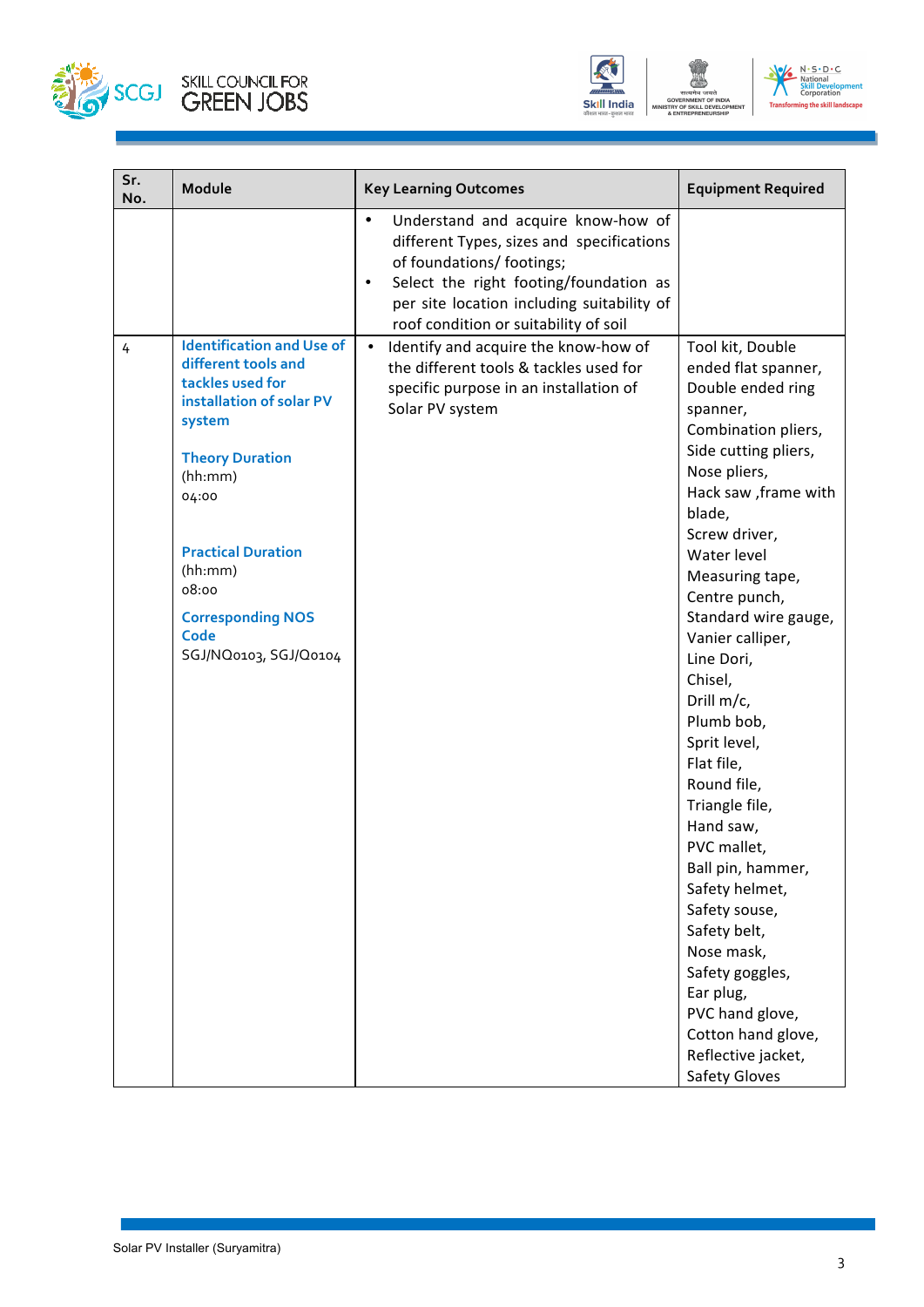





| Sr.<br>No.     | Module                                                                                                                                                                                                                                                                                     | <b>Key Learning Outcomes</b>                                                                                                                                                                                                                                                                                                                                                                                                                                                              | <b>Equipment Required</b>                                                                                                                                                                                                                                                                                             |
|----------------|--------------------------------------------------------------------------------------------------------------------------------------------------------------------------------------------------------------------------------------------------------------------------------------------|-------------------------------------------------------------------------------------------------------------------------------------------------------------------------------------------------------------------------------------------------------------------------------------------------------------------------------------------------------------------------------------------------------------------------------------------------------------------------------------------|-----------------------------------------------------------------------------------------------------------------------------------------------------------------------------------------------------------------------------------------------------------------------------------------------------------------------|
| 5              | <b>Site Survey for</b><br><b>Installation of Solar PV</b><br><b>System and asses the</b><br>customer's Solar PV<br>Requirement.<br><b>Theory Duration</b><br>(hh:mm)<br>10:00<br><b>Practical Duration</b><br>(hh:mm)<br>14:00<br><b>Corresponding NOS</b><br>Code<br>SGJ/No101, ELE/N5903 | $\bullet$<br>Understand how to observe Sun path<br>diagram and shading analysis;<br>Understand and assess the site<br>$\bullet$<br>conditions for safe installation of Solar<br>PV system;<br>Identify the load to be connected to the<br>$\bullet$<br>Solar PV system;<br>Prepare load profile<br>$\bullet$<br>Engage with customers for any specific<br>$\bullet$<br>requirement and budget constraints;<br>Calculate size of the system with basic<br>$\bullet$<br>mathematical tools; | Tool kit,<br>Measuring tape,<br>wire gauge,<br>Line Dori<br>Water testing<br>instrument (TDS<br>meter),                                                                                                                                                                                                               |
| 6              | <b>Interpretation of</b><br><b>Drawings, Material</b><br><b>Handling and storage of</b><br>components on-site<br><b>Theory Duration</b><br>(hh:mm)<br>09:00<br><b>Practical Duration</b><br>(hh:mm)<br>09:00<br><b>Corresponding NOS</b><br><b>Code</b><br>SGJ/No102                       | Read and Interpret the Single Line<br>$\bullet$<br>Diagram, Layout Diagrams,<br>Civil/Mechanical and Electrical Drawings<br>Understand the DO's and Don'ts of<br>$\bullet$<br>material handling;<br>Read and interpret the Bill of Material<br>$\bullet$<br>to verify with the delivery of<br>components on-site.                                                                                                                                                                         | 1 kW Solar PV system<br>and tool kit                                                                                                                                                                                                                                                                                  |
| $\overline{7}$ | <b>Installation and</b><br>mounting structure and<br>photovoltaic modules,<br>battery stand and<br>inverter stand as per<br>drawings<br><b>Theory Duration</b><br>(hh:mm)<br>09:00<br><b>Practical Duration</b><br>(hh:mm)<br>21:00<br><b>Corresponding NOS</b><br>Code<br>SGJ/No103       | • Understand and acquire know-how of<br>installing the mounting structure along<br>with structural supports and accessories<br>for safe & weatherproof installation as<br>per site conditions;<br>Identify Tools & Tackles used for<br>$\bullet$<br>civil/mechanical installation                                                                                                                                                                                                         | Tool kit, 1kWp Solar<br>PV system, Double<br>ended flat spanner,<br>Double ended ring<br>spanner,<br>Combination pliers,<br>Side cutting pliers,<br>Nose pliers,<br>Hack saw, frame<br>with blade,<br>Screw driver,<br>Water level<br>Measuring tape,<br>Centre punch,<br>Standard wire<br>gauge,<br>Vanier calliper, |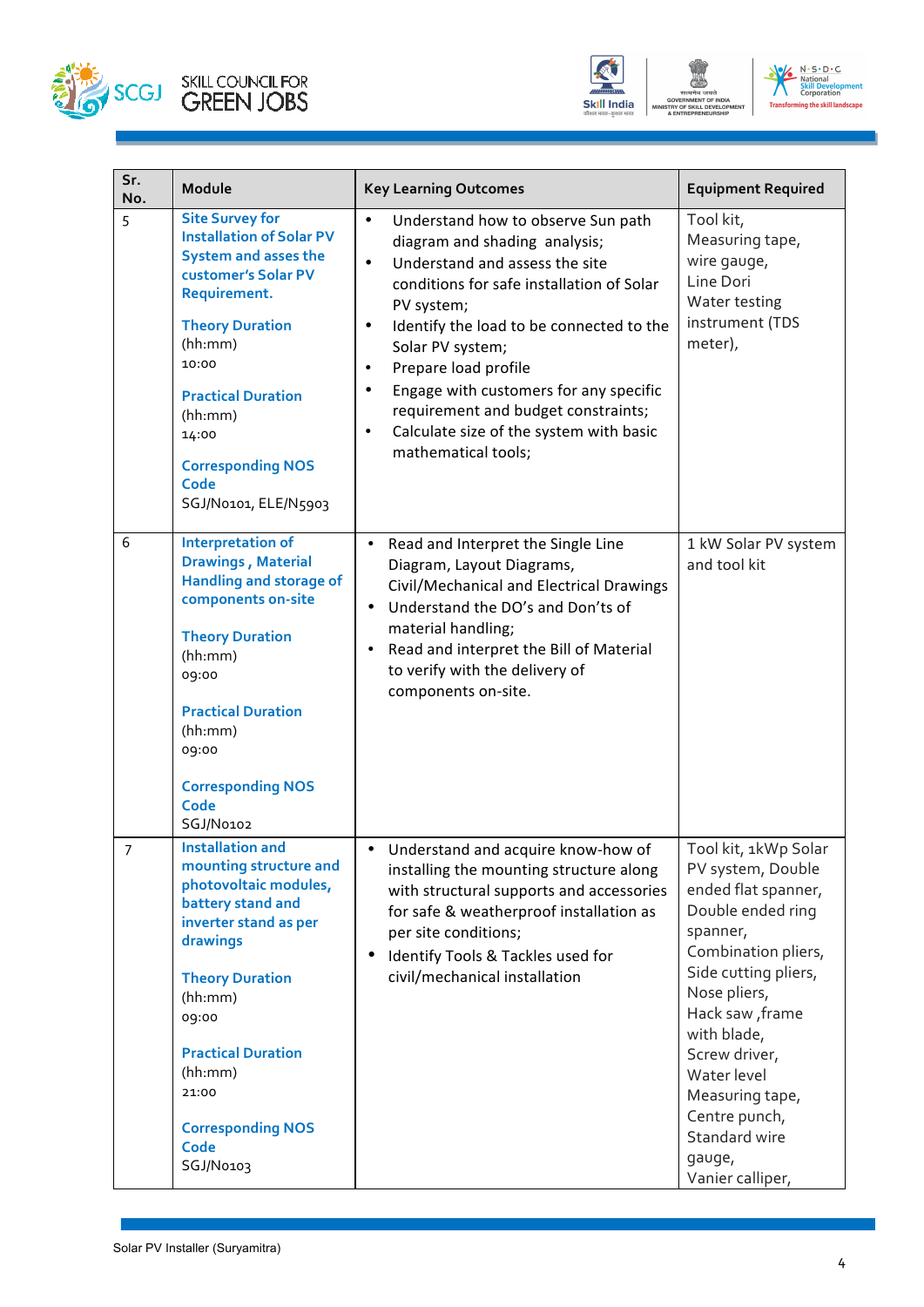





| Sr.<br>No. | Module                                                                                                                                                                                                                   | <b>Key Learning Outcomes</b>                                                                                                                                                                                                                                                                                                                                                                                                                                                                                                                                           | <b>Equipment Required</b>                                                                                                                                                                                                                                                                                                                                                                                                                                                                                                                                                                                                      |
|------------|--------------------------------------------------------------------------------------------------------------------------------------------------------------------------------------------------------------------------|------------------------------------------------------------------------------------------------------------------------------------------------------------------------------------------------------------------------------------------------------------------------------------------------------------------------------------------------------------------------------------------------------------------------------------------------------------------------------------------------------------------------------------------------------------------------|--------------------------------------------------------------------------------------------------------------------------------------------------------------------------------------------------------------------------------------------------------------------------------------------------------------------------------------------------------------------------------------------------------------------------------------------------------------------------------------------------------------------------------------------------------------------------------------------------------------------------------|
|            |                                                                                                                                                                                                                          |                                                                                                                                                                                                                                                                                                                                                                                                                                                                                                                                                                        | Line Dori, Chisel,<br>Drill m/c, Plumb bob,<br>Sprit level, Flat file,<br>Round file, Triangle<br>file, Hand saw, PVC<br>mallet, Ball pin,<br>hammer, Safety<br>helmet, Safety souse,<br>Safety belt, Nose<br>mask, Safety<br>goggles, Ear plug,<br>PVC hand glove,<br>Cotton hand glove,<br>Reflective jacket,<br><b>Safety Gloves</b>                                                                                                                                                                                                                                                                                        |
| 8          | <b>Installation of Electrical</b><br>components of a Solar<br>PV System.<br><b>Theory Duration</b><br>(hh:mm)<br>12:00<br><b>Practical Duration</b><br>(hh:mm)<br>30:00<br><b>Corresponding NOS</b><br>Code<br>SGJ/No104 | Understand and acquire the know-how<br>$\bullet$<br>of installing the electrical components<br>including inverter, batteries, junction<br>boxes, energy meters, cables and<br>conduits other electrical components<br>Understand the Do's and Don'ts of DC<br>$\bullet$<br>wiring;<br>Identify Tools & tackles used for cable<br>$\bullet$<br>and conduit installation<br>Identify and acquire knowledge of<br>$\bullet$<br>different types of Earthing and its<br>installation;<br>Understand significance and types of<br>$\bullet$<br>earth faults as per standards | Tool kit, 1kWp Solar<br>PV system, Side<br>cutting pilers, Nose<br>pliers, Wire stripper,<br>Electrician knife,<br>Hand crimping tools,<br>Cable cutter, Screw<br>driver, Water level<br>Measuring tape,<br>Centre punch,<br>Standard wire<br>gauge,<br>Vanier calliper, Line<br>Dori, Fuse puller,<br>Safety helmet,<br>Safety shoe, Safety<br>belt, Nose mask,<br>Safety goggles, Ear<br>plug, PVC hand<br>glove, Cotton hand<br>glove, Reflective<br>jacket, Clamp meter,<br>MULTIMETER,<br>Megger, Earth<br>tester, Earthing Rod,<br>Soldering Iron &<br>Flux, Phase,<br>Sequence Meter,<br>Safety Gloves,<br>Pyranometer. |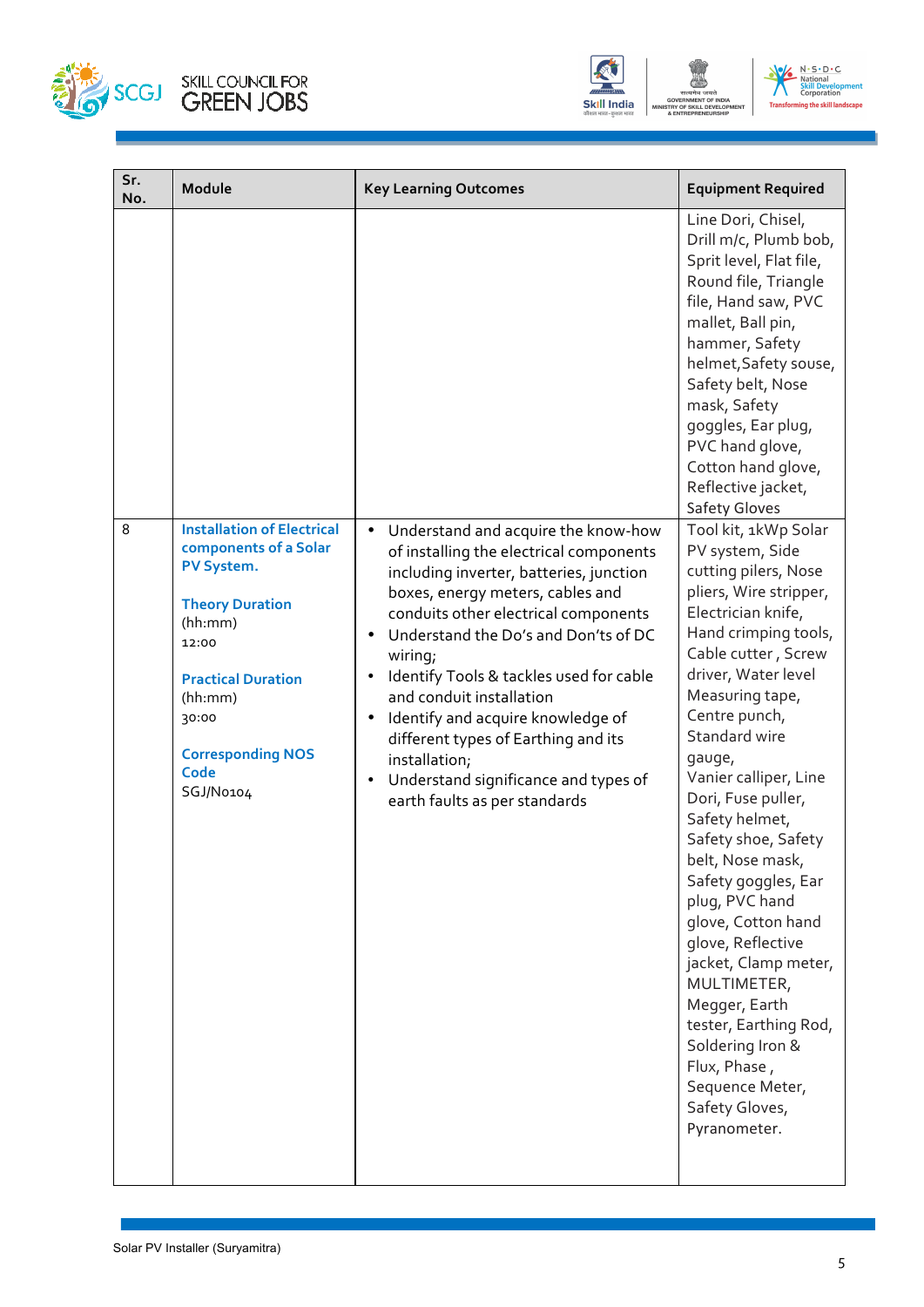





| Sr.<br>No. | Module                                                                                                                                                                                               | <b>Key Learning Outcomes</b>                                                                                                                                                                                                                                                                                                                                                | <b>Equipment Required</b>                                                                                                                                                                                                                                                                                                                                                                                                                                                                                                                                                                                                                           |
|------------|------------------------------------------------------------------------------------------------------------------------------------------------------------------------------------------------------|-----------------------------------------------------------------------------------------------------------------------------------------------------------------------------------------------------------------------------------------------------------------------------------------------------------------------------------------------------------------------------|-----------------------------------------------------------------------------------------------------------------------------------------------------------------------------------------------------------------------------------------------------------------------------------------------------------------------------------------------------------------------------------------------------------------------------------------------------------------------------------------------------------------------------------------------------------------------------------------------------------------------------------------------------|
| 9          | <b>Test and Commission</b><br><b>Solar PV system</b><br><b>Theory Duration</b><br>(hh:mm)<br>08:00<br><b>Practical Duration</b><br>(hh:mm)<br>16:00<br><b>Corresponding NOS</b><br>Code<br>SGJ/No105 | Describe and conduct the testing of<br>all the solar components of the<br>Solar PV system including fault<br>finding and analysis including<br>continuity checks, polarity check<br>and other commissioning activities;<br><b>Understand Requlations &amp;</b><br>٠<br>Standards for interconnection;<br>Describe the Commissioning<br>٠<br>process for the Solar PV System | Tool kit, 1kWp Solar<br>PV system, Side<br>cutting pilers,<br>Nose pliers,<br>Wire stripper,<br>Electrician knife,<br>Hand crimping tools,<br>Cable cutter,<br>Screw driver,<br>Water level<br>Measuring tape,<br>Centre punch,<br>Standard wire<br>gauge,<br>Vanier calliper,<br>Line Dori,<br>Fuse puller,<br>Safety helmet,<br>Safety shoe,<br>Safety belt,<br>Nose mask,<br>Safety goggles,<br>Ear plug,<br>PVC hand glove,<br>Cotton hand glove,<br>Reflective jacket,<br>Clamp meter,<br>MULTIMETER,<br>Megger,<br>Earth tester,<br>Earthing Rod,<br>Soldering Iron &<br>Flux,<br>Phase, Sequence<br>Meter,<br>Safety Gloves,<br>Pyranometer. |
| 10         | <b>Maintain Solar</b><br><b>Photovoltaic System</b><br><b>Theory Duration</b><br>(hh:mm)<br>18:00<br><b>Practical Duration</b><br>(hh:mm)<br>36:00                                                   | Carry out maintenance activities required<br>for each component;<br>Prepare and execute Preventive<br>$\bullet$<br>maintenance schedule and reactive<br>maintenance activities;<br>Understand the Typical faults, their causes<br>$\bullet$<br>and resolution for all components;                                                                                           | Tool kit, 1kWp Solar<br>PV system, Side<br>cutting pilers,<br>Nose pliers,<br>Wire stripper,<br>Electrician knife,<br>Hand crimping tools,<br>Cable cutter,<br>Screw driver,<br>Water level<br>Measuring tape,                                                                                                                                                                                                                                                                                                                                                                                                                                      |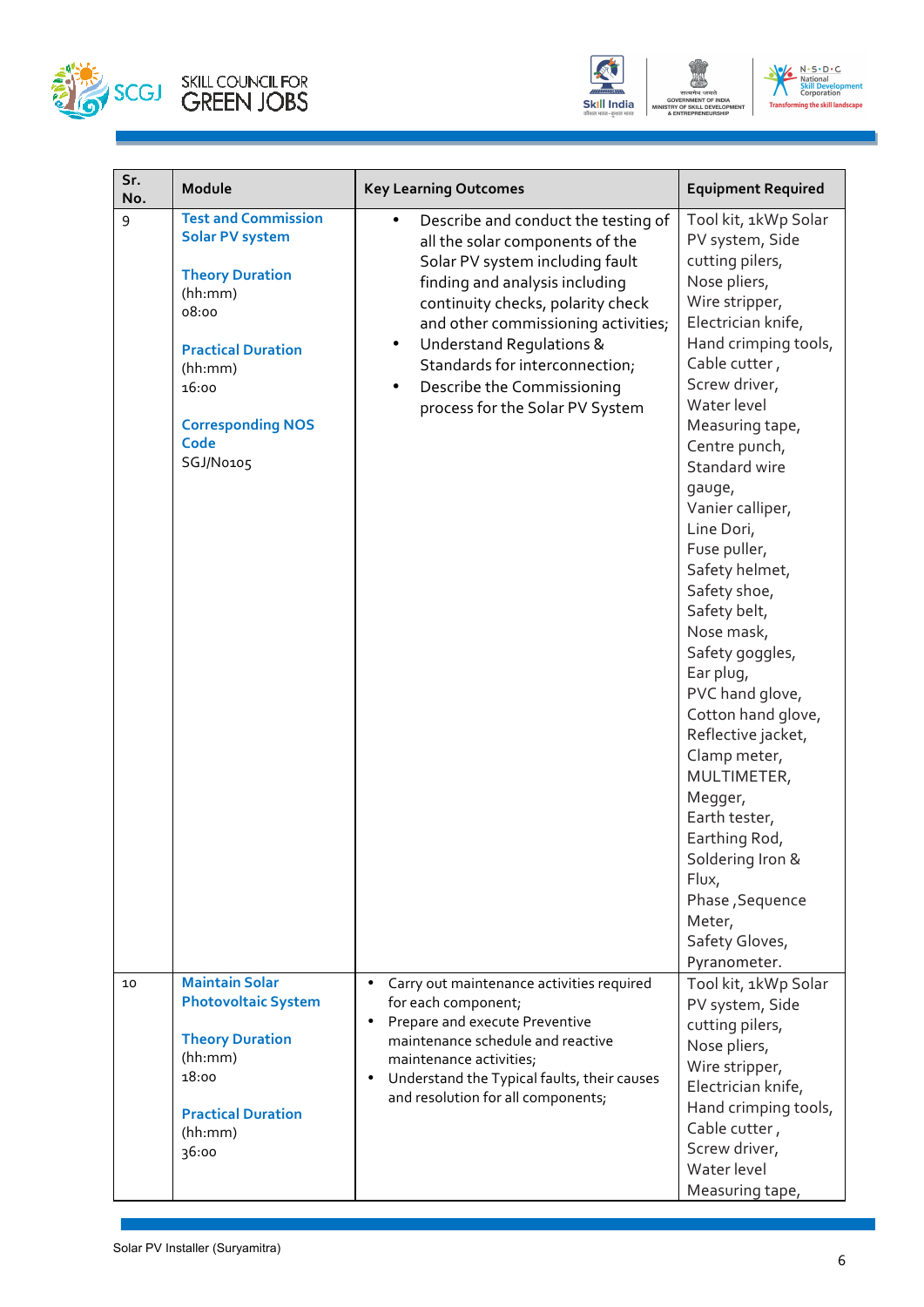



| Sr.<br>No. | Module                                                                                                                                                                                                                    | <b>Key Learning Outcomes</b>                                                                                                                                                                                                                                                                                                                                                                                                                                                                | <b>Equipment Required</b>                                                                                                                                                                                                                                                                                                                                                                                                         |
|------------|---------------------------------------------------------------------------------------------------------------------------------------------------------------------------------------------------------------------------|---------------------------------------------------------------------------------------------------------------------------------------------------------------------------------------------------------------------------------------------------------------------------------------------------------------------------------------------------------------------------------------------------------------------------------------------------------------------------------------------|-----------------------------------------------------------------------------------------------------------------------------------------------------------------------------------------------------------------------------------------------------------------------------------------------------------------------------------------------------------------------------------------------------------------------------------|
|            | <b>Corresponding NOS</b><br>Code<br>ELE/N6001                                                                                                                                                                             |                                                                                                                                                                                                                                                                                                                                                                                                                                                                                             | Centre punch,<br>Standard wire<br>gauge,<br>Vanier calliper,<br>Line Dori,<br>Fuse puller,<br>Safety helmet,<br>Safety shoe,<br>Safety belt,<br>Nose mask,<br>Safety goggles,<br>Ear plug,<br>PVC hand glove,<br>Cotton hand glove,<br>Reflective jacket,<br>Clamp meter,<br>MULTIMETER,<br>Megger,<br>Earth tester,<br>Earthing Rod,<br>Soldering Iron &<br>Flux,<br>Phase, Sequence<br>Meter,<br>Safety Gloves,<br>Pyranometer. |
| 11         | <b>Maintain Personal</b><br><b>Health &amp; Safety at</b><br>project site<br><b>Theory Duration</b><br>(hh:mm)<br>06:00<br><b>Practical Duration</b><br>(hh:mm)<br>06:00<br><b>Corresponding NOS</b><br>Code<br>SGJ/No106 | Identify the requirements for safe work<br>٠<br>area;<br>Administer first aid;<br>$\bullet$<br>Identify the personal protective equipment<br>$\bullet$<br>used for the specific purpose;<br>Identify the hazards associated with<br>٠<br>photovoltaic installations;<br>Identify work safety procedures and<br>$\bullet$<br>instructions for working at height;<br>Understand Occupational health & Safety<br>$\bullet$<br>standards and regulations for installation of<br>Solar PV system | Safety helmet, Safety<br>souse, Safety belt, , Ear<br>plug, PVC hand glove,<br>Cotton hand glove,<br>Reflective jacket,<br><b>Safety Gloves</b>                                                                                                                                                                                                                                                                                   |
| 12         | <b>Completion and</b><br><b>Handover</b><br><b>Documentation</b><br><b>Theory Duration</b><br>(hh:mm)<br>03:00                                                                                                            | Understand and prepare the Checklist for<br>$\bullet$<br>handover of the plant;<br>Prepare complete and final documentation<br>٠<br>including commissioning forms and<br>operation procedure;<br>Acquire a thorough understanding of Start-<br>٠<br>up and shutdown procedure of a Solar PV<br>system;                                                                                                                                                                                      |                                                                                                                                                                                                                                                                                                                                                                                                                                   |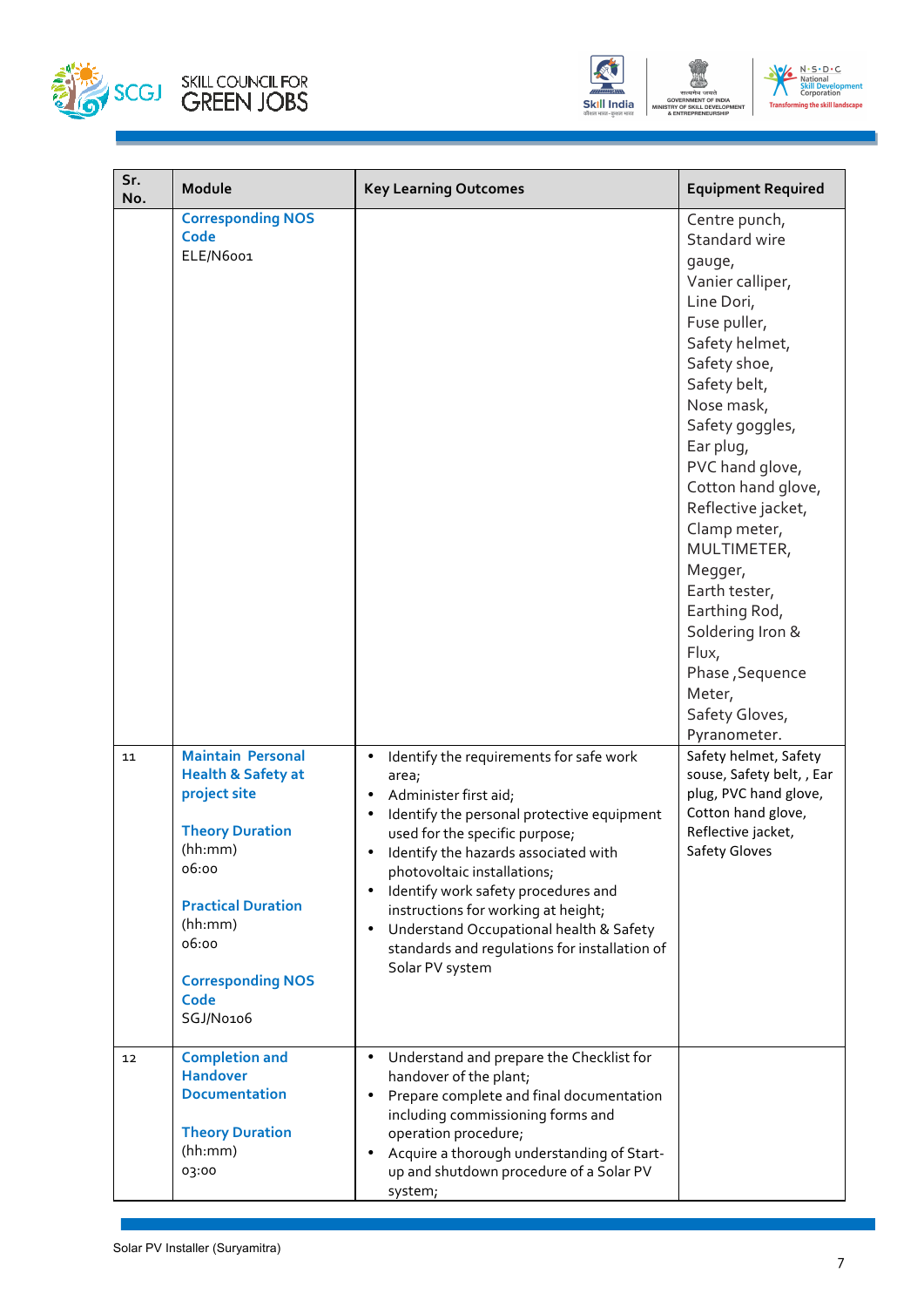





| Sr.<br>No. | Module                                        | <b>Key Learning Outcomes</b>                                                                                                                                                                                                                                                                                     | <b>Equipment Required</b> |
|------------|-----------------------------------------------|------------------------------------------------------------------------------------------------------------------------------------------------------------------------------------------------------------------------------------------------------------------------------------------------------------------|---------------------------|
|            | <b>Practical Duration</b><br>(hh:mm)<br>03:00 |                                                                                                                                                                                                                                                                                                                  |                           |
|            | <b>Corresponding NOS</b><br>Code<br>SGJ/No107 |                                                                                                                                                                                                                                                                                                                  |                           |
|            | <b>Total Duration</b>                         | <b>Unique Equipment Required:</b><br>Tool kit, Double ended flat spanner, Double ended ring spanner,                                                                                                                                                                                                             |                           |
|            | <b>Theory Duration</b><br>115:00              | Combination pliers, Side cutting pliers, Nose pliers, Wire stripper, Electrician<br>knife, Hack saw frame with blade, Hand crimping tools, Cable cutter, Screw<br>driver, Water level, Measuring tape, Centre punch                                                                                              |                           |
|            | <b>Practical Duration</b><br>185:00           | Standard wire gauge, Vanier calliper, Line Dori, Chisel, Drill m/c, Plumb<br>bob, Sprit level, Flat file, Round file, Triangle file, Hand saw, PVC mallet,<br>Ball pin hammer, Fuse puller, Safety helmet, Safety souse, Safety belt,<br>Nose mask, Safety goggles, Ear plug, PVC hand glove, Cotton hand glove, |                           |
|            |                                               | Reflective jacket, Clamp meter, MULTIMETER, Megger, Earth tester,<br>Water testing instrument (TDS meter), Earthing Rod, Soldering Iron &<br>Flux, Phase Sequence Meter, Safety Gloves, Pyranometer                                                                                                              |                           |

Grand Total Course Duration: **300Hours, 0 Minutes**

*(This syllabus/ curriculum has been approved by Skill Council for Green Jobs)*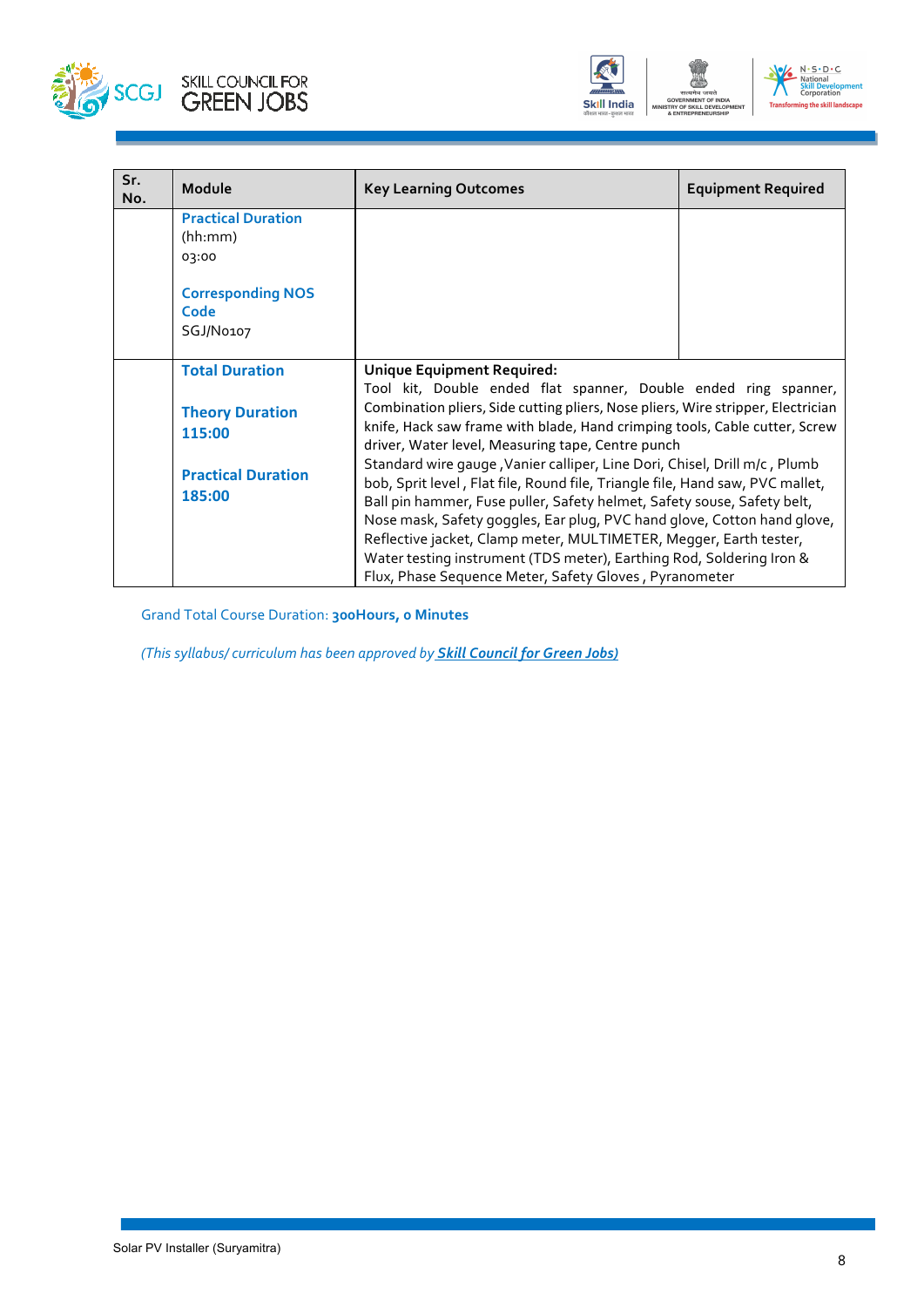



### **Trainer Prerequisites for Job role: "Solar PV Installer (Suryamitra)" mapped to Qualification Pack: "SGJ/Q0101, v1.0"**

| Sr.<br>No.     | Area                  | <b>Details</b>                                                                     |  |  |
|----------------|-----------------------|------------------------------------------------------------------------------------|--|--|
| $\mathbf{1}$   | <b>Description</b>    | To deliver accredited training service, mapping to the curriculum detailed         |  |  |
|                |                       | above, in accordance with the Qualification Pack "SGJ/Q0101, Version               |  |  |
|                |                       | 1.0".                                                                              |  |  |
| $\overline{2}$ | Personal              | Aptitude for conducting training, and pre/ post work to ensure                     |  |  |
|                | <b>Attributes</b>     | competent, employable candidates at the end of the training. Strong                |  |  |
|                |                       | communication skills, interpersonal skills, ability to work as part of a           |  |  |
|                |                       | team; a passion for quality and for developing others; well-organised and          |  |  |
|                |                       | focused, eager to learn and keep oneself updated with the latest in the            |  |  |
|                |                       | mentioned field.                                                                   |  |  |
| 3              | <b>Minimum</b>        | /Diploma<br>Electrical,<br>Electronics,<br>Civil,<br>Mechanical,<br>ITI<br>Fitter, |  |  |
|                | <b>Educational</b>    | Instrumentation or                                                                 |  |  |
|                | <b>Qualifications</b> | B.Tech (Civil/Mechanical /Electrical/ Instrumentation / Electronics /              |  |  |
|                |                       | Electrical and Electronics Eng.) or MSc Physics                                    |  |  |
|                |                       | or                                                                                 |  |  |
|                |                       | The education qualification can be relaxed in case of extraordinary                |  |  |
|                |                       | relevant field experience.                                                         |  |  |
| 4a             | <b>Domain</b>         | Certified for Job Role: "Solar PV Installer (Suryamitra)" mapped to QP:            |  |  |
|                | <b>Certification</b>  | "SGJ/Q0101, Version 1.0". Minimum accepted score as per SCGJ is 80%.               |  |  |
| 4b             | <b>Platform</b>       | Recommended that the Trainer is certified for the Job Role: "Trainer",             |  |  |
|                | <b>Certification</b>  | mapped to the Qualification Pack: "SSC/1402". Minimum accepted score               |  |  |
|                |                       | as per SCGJ is 70%.                                                                |  |  |
| 5              | <b>Experience</b>     | 1. Minimum 3 years of relevant industry experience for ITI / Diploma               |  |  |
|                |                       | (Electrical, Electronics, Civil, Mechanical, Fitter, Instrumentation)              |  |  |
|                |                       | Or                                                                                 |  |  |
|                |                       | Minimum 2 years of relevant industry experience for B.Tech<br>2.                   |  |  |
|                |                       | (Civil/Mechanical /Electrical/ Instrumentation / Electronics /                     |  |  |
|                |                       | Electrical and Electronics Eng.)                                                   |  |  |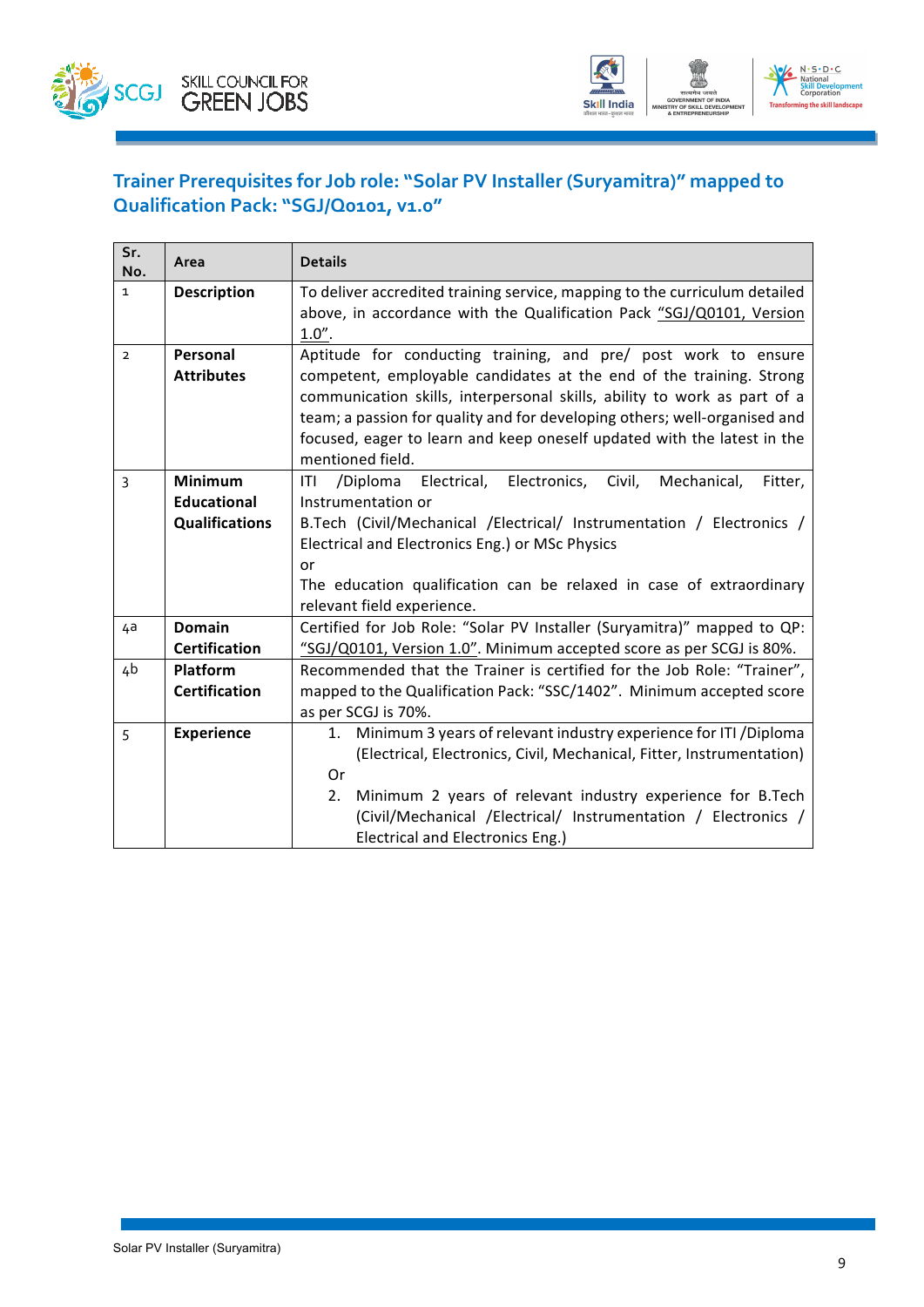



#### **Annexure: Assessment Criteria**

| Assessment Criteria for Solar PV Installer (Suryamitra) |                                        |  |
|---------------------------------------------------------|----------------------------------------|--|
| <b>Job Role</b>                                         | <b>Solar PV Installer (Suryamitra)</b> |  |
| <b>Qualification Pack</b>                               | SGJ/Q0101, Version 1.0                 |  |
| <b>Sector Skill Council</b>                             | <b>Green Jobs</b>                      |  |

| Sr. No.        | <b>Guidelines for Assessment</b>                                                                                                                                                                                                                                                                                                                                                                                |
|----------------|-----------------------------------------------------------------------------------------------------------------------------------------------------------------------------------------------------------------------------------------------------------------------------------------------------------------------------------------------------------------------------------------------------------------|
| 1              | Criteria for assessment for Qualification Pack has been created based on the NOSs and<br>performance criteria by SCGJ. Each Performance Criteria (PC) has been assigned marks<br>proportional to its importance within NOS and weightages have also been given among the NOSs<br>accordingly. SCGJ has laid down the proportion of marks for Skills, Theory/Knowledge and<br>Behaviour / Attitudes for each PC. |
| $\overline{2}$ | The assessment of the theory/knowledge will be based on written test/viva-voce or both while skill<br>test shall be hands on practical. Behaviour and attitude will be assessed while performing the task.                                                                                                                                                                                                      |
| ς              | The assessment shall be done as per the assessment sheets devised by SCGJ and accordingly the<br>assessment agencies in consultation with SCGJ will create unique question papers for<br>theory/knowledge and attitude for each candidate at each SCGJ accredited testing centres (as per<br>assessment criteria below)                                                                                         |
| 4              | The assessment agencies will conduct the assessment as per the guidelines given by SCGJ having<br>unique evaluations for skill practical for every student at each SCGJ accredited testing centre<br>based on this criteria                                                                                                                                                                                     |
| 5              | To pass the Qualification Pack, every trainee should score a minimum of 70% in the overall<br>assessment.                                                                                                                                                                                                                                                                                                       |
| 6              | The marks are allocated PC wise; however, every NOS will carry a weight age in the total marks<br>allocated to the specific QP                                                                                                                                                                                                                                                                                  |

| <b>Assessable</b>   | <b>Assessment Criteria</b>                          | <b>Total</b> | Out            | <b>Marks Allocation</b> |                  |
|---------------------|-----------------------------------------------------|--------------|----------------|-------------------------|------------------|
| <b>Outcome</b>      |                                                     | <b>Mark</b>  | <b>Of</b>      | <b>Theory</b>           | <b>Skills</b>    |
| (NOS)               |                                                     |              |                |                         | <b>Practical</b> |
| <b>SGJ/N0101</b>    | PC1. Understand the location of Installation and    |              | 4              | 1                       | 3                |
| Site<br>Survey      | optimize the route plan.                            |              |                |                         |                  |
| for                 | PC2. Asses the site level pre-requisites for solar  |              | 3              | $\mathcal{P}$           | $\mathbf{1}$     |
| <b>Installation</b> | panel installation                                  |              |                |                         |                  |
| of Solar PV         | PC3. Check for any shading obstacles.               |              | 2              | $\mathbf{1}$            | $\mathbf{1}$     |
| System              | PC4. Decide the type of mounting to be              |              | $\overline{2}$ | $\overline{2}$          |                  |
|                     | constructed.                                        | 30           |                |                         |                  |
|                     | PC5. Inform the customer for any civil construction |              | $\mathfrak{p}$ | 1                       | 1                |
|                     | to be undertaken for installing the panels          |              |                |                         |                  |
|                     | PC6. Prepare a site map of the location where       |              | 5              | $\overline{2}$          | 3                |
|                     | installation has to be carried out.                 |              |                |                         |                  |
|                     | PC7. Assess the load to be run on Solar Power       |              | 5              | 2                       | 3                |
|                     | Plant                                               |              |                |                         |                  |
|                     | PC8. Prepare a load profile                         |              | 3              | 3                       |                  |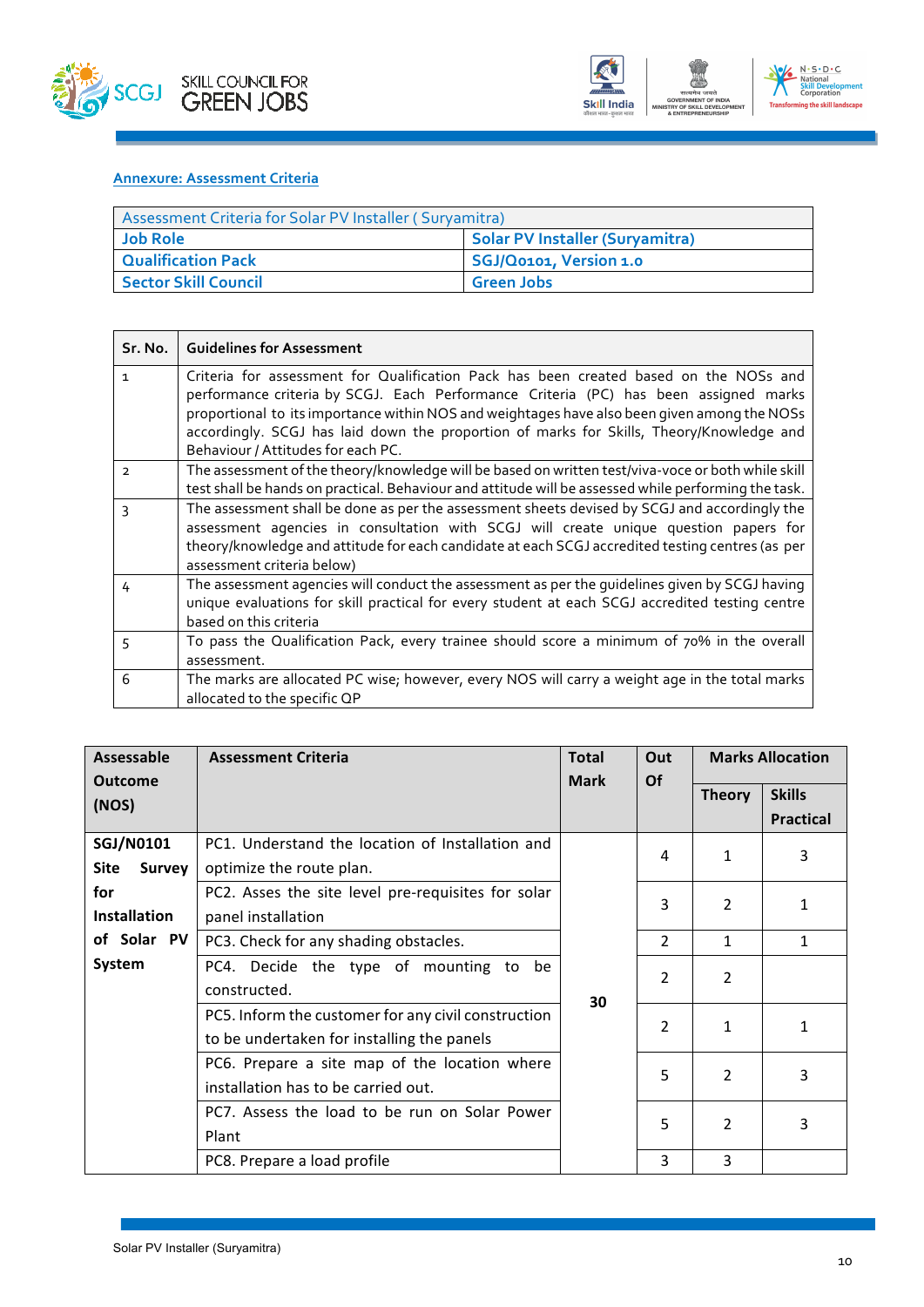



| <b>Assessable</b>       | <b>Assessment Criteria</b>                                                     | <b>Total</b> | Out            |                | <b>Marks Allocation</b> |
|-------------------------|--------------------------------------------------------------------------------|--------------|----------------|----------------|-------------------------|
| <b>Outcome</b><br>(NOS) |                                                                                | <b>Mark</b>  | Of             | <b>Theory</b>  | <b>Skills</b>           |
|                         |                                                                                |              |                |                | <b>Practical</b>        |
|                         | PC9. Document the site survey variables and                                    |              | 4              | $\overline{2}$ | $\overline{2}$          |
|                         | complete the checklist/site survey form                                        |              |                |                |                         |
|                         | <b>NOS Total Marks</b>                                                         | <b>TOTAL</b> | 30             | 16             | 14                      |
| <b>ELE/N5903:</b>       | PC1. understand the work requirement and areas                                 |              | 2              | $\mathbf{1}$   | 1                       |
| <b>Assess</b><br>the    | of operation                                                                   |              |                |                |                         |
| customer's              | PC2. interact with the superior for specific                                   |              | $\overline{2}$ | $\mathbf{1}$   | 1                       |
| <b>PV</b><br>system     | instructions                                                                   |              |                |                |                         |
| requirement             | PC3. plan the day's activities based                                           |              | $\overline{2}$ | $\mathbf{1}$   | $\mathbf{1}$            |
|                         | PC4. coordinate with stores and sales team                                     |              | $\overline{2}$ | $\mathbf{1}$   | $\mathbf{1}$            |
|                         | PC5. coordinate with marketing executive to                                    |              |                |                |                         |
|                         | understand about the customer details and their                                |              | 3              | 1              | $\overline{2}$          |
|                         | expectations at a broad level                                                  |              |                |                |                         |
|                         | PC6. visit the customer and understand their                                   |              | 3              | $\mathbf{1}$   | $\overline{2}$          |
|                         | requirement                                                                    |              |                |                |                         |
|                         | PC7. ask both open ended and close end questions                               |              |                |                |                         |
|                         | to customers to clearly understand their power                                 |              | 3              | $\mathbf{1}$   | $\overline{2}$          |
|                         | requirement                                                                    |              |                |                |                         |
|                         | PC8. assess the area of installation, power output                             |              |                |                |                         |
|                         | expectation, budget during discussion with                                     |              | 3              | $\mathbf{1}$   | $\overline{2}$          |
|                         | customer                                                                       | 100          |                |                |                         |
|                         | PC9. understand any specific requirement of                                    |              |                |                |                         |
|                         | customers on choice of modules / inverters, place                              |              | 3              | $\mathbf{1}$   | $\overline{2}$          |
|                         | of mounting                                                                    |              |                |                |                         |
|                         | PC10. assess the location and its potential for solar                          |              |                |                |                         |
|                         | power system, e.g., location with less clouds,                                 |              | 4              | 1              | 3                       |
|                         | number of days with sunlight                                                   |              |                |                |                         |
|                         | PC11. analyze the layout of the area and check                                 |              | 4              | $\mathbf{1}$   | 3                       |
|                         | space for installation<br>PC12. understand the type of installation i.e., roof |              |                |                |                         |
|                         | mounting or in plain and its requirements                                      |              | 4              | $\overline{2}$ | $\overline{2}$          |
|                         | PC13. analyze the civil structure of building and its                          |              |                |                |                         |
|                         | strength for roof top mounting                                                 |              | 4              | $\overline{2}$ | $\overline{2}$          |
|                         | PC14. evaluate the place of solar module                                       |              |                |                |                         |
|                         | mounting and ensure it is free of shade from trees                             |              | 4              | $\overline{2}$ | 2                       |
|                         | or from existing or potential taller buildings                                 |              |                |                |                         |
|                         | analyze<br>PC15.<br>the<br>photovoltaic<br>system                              |              |                |                |                         |
|                         | requirement of the customer                                                    |              | 4              | $\overline{2}$ | $\overline{2}$          |
|                         |                                                                                |              |                |                |                         |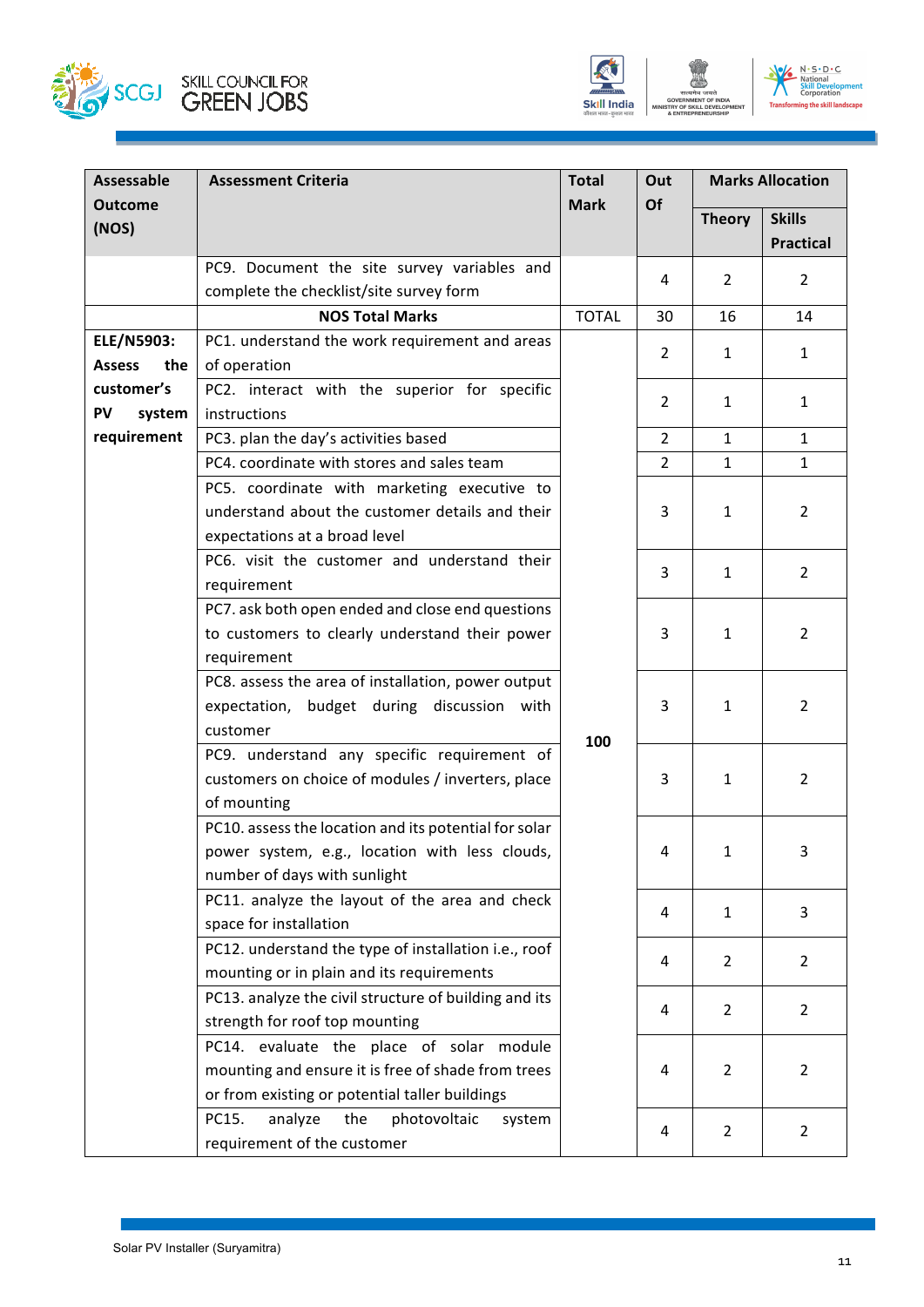



| Assessable              | <b>Assessment Criteria</b>                          | <b>Total</b> | Out | <b>Marks Allocation</b> |                  |  |
|-------------------------|-----------------------------------------------------|--------------|-----|-------------------------|------------------|--|
| <b>Outcome</b><br>(NOS) |                                                     | <b>Mark</b>  | Of  | <b>Theory</b>           | <b>Skills</b>    |  |
|                         |                                                     |              |     |                         | <b>Practical</b> |  |
|                         | PC16. decide whether the power system will be       |              | 4   | $\overline{2}$          | $\overline{2}$   |  |
|                         | connected to transmission grid                      |              |     |                         |                  |  |
|                         | PC17. analyze for producing alternate current or    |              | 4   | $\overline{2}$          | $\overline{2}$   |  |
|                         | direct current and match customer requirement       |              |     |                         |                  |  |
|                         | PC18. decide on battery backup for equipment as     |              | 4   | $\overline{2}$          | $\overline{2}$   |  |
|                         | per customer expectation                            |              |     |                         |                  |  |
|                         | PC19. understand the functions and controls of      |              |     |                         |                  |  |
|                         | different components of solar PV system such as     |              | 4   | $\overline{2}$          | $\overline{2}$   |  |
|                         | modules, inverter, grounding equipment, meters,     |              |     |                         |                  |  |
|                         | disconnect                                          |              |     |                         |                  |  |
|                         | PC20. ensure the equipment and system               |              | 4   | $\overline{2}$          | $\overline{2}$   |  |
|                         | specification matches the customer expectation      |              |     |                         |                  |  |
|                         | PC21. prepare a costing sheet for installation      |              |     |                         |                  |  |
|                         | based on the customer feedback on system            |              | 3   | $\mathbf{1}$            | $\overline{2}$   |  |
|                         | requirement                                         |              |     |                         |                  |  |
|                         | PC22. understand from customer for any budget       |              | 3   | $\mathbf{1}$            | $\overline{2}$   |  |
|                         | constraints                                         |              |     |                         |                  |  |
|                         | PC23. suggest for any alternatives and changes in   |              | 3   | $\mathbf{1}$            | $\overline{2}$   |  |
|                         | design to suit customer's budget                    |              |     |                         |                  |  |
|                         | PC24. make understand the customer about            |              |     |                         |                  |  |
|                         | market price of components of different models of   |              | 3   | $\mathbf{1}$            | $\overline{2}$   |  |
|                         | power system                                        |              |     |                         |                  |  |
|                         | PC25. prepare a cost benefit analysis and inform    |              |     |                         |                  |  |
|                         | customers on savings while installing solar power   |              | 3   | 1                       | $\overline{2}$   |  |
|                         | system                                              |              |     |                         |                  |  |
|                         | PC26. compare cost with other types of power        |              | 3   | $\mathbf{1}$            | $\overline{2}$   |  |
|                         | generation and inform the benefits                  |              |     |                         |                  |  |
|                         | PC27. suggest for procurement of quality and best   |              | 3   | 1                       | $\overline{2}$   |  |
|                         | products available in the market                    |              |     |                         |                  |  |
|                         | PC28. evaluate the safety concerns for installation |              | 3   | 1                       | $\overline{2}$   |  |
|                         | and address them                                    |              |     |                         |                  |  |
|                         | PC29. arrange trained and qualified technicians for |              | 3   | $\mathbf{1}$            | $\overline{2}$   |  |
|                         | installation                                        |              |     |                         |                  |  |
|                         | PC30. ensure the system and structure meets the     |              | 3   | $\mathbf{1}$            | $\overline{2}$   |  |
|                         | local government and regulatory requirement         |              |     |                         |                  |  |
|                         |                                                     |              | 3   | $\mathbf{1}$            | $\overline{2}$   |  |
|                         | <b>NOS Total Marks</b>                              | <b>TOTAL</b> | 100 | 40                      | 60               |  |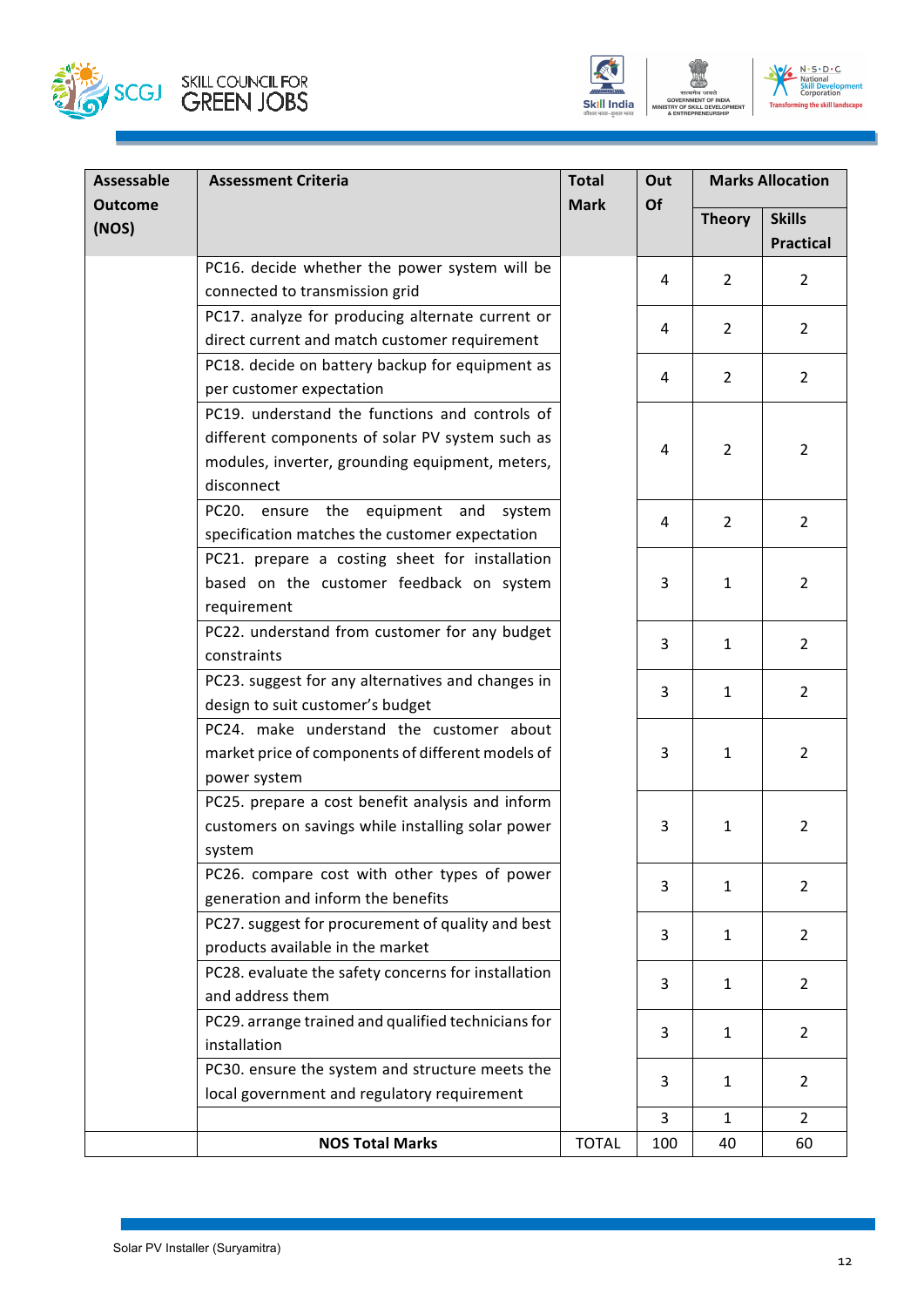



GOVERNMENT OF INDIA<br>STRY OF SKILL DEVELOR<br>& ENTREPRENEURSHIP

| <b>Assessable</b>    | <b>Assessment Criteria</b>                         | <b>Total</b> | Out            | <b>Marks Allocation</b> |                  |                |
|----------------------|----------------------------------------------------|--------------|----------------|-------------------------|------------------|----------------|
| <b>Outcome</b>       |                                                    | <b>Mark</b>  | Of             | <b>Theory</b>           | <b>Skills</b>    |                |
| (NOS)                |                                                    |              |                |                         | <b>Practical</b> |                |
| <b>SGJ/N0102</b>     | PC1. Prepare Bill of materials from Single Line    | 50           | 10             | 5                       | 5                |                |
| <b>Procure Solar</b> | Diagram, civil/mechanical drawings and electrical  |              |                |                         |                  |                |
| PV<br>system         | drawings                                           |              |                |                         |                  |                |
| components           | PC2. Approach stores of the company or the         |              | $\overline{2}$ | $\mathbf{1}$            | $\mathbf{1}$     |                |
|                      | market to place the requirement for components     |              |                |                         |                  |                |
|                      | as per BOM                                         |              |                |                         |                  |                |
|                      | PC3. Ensure that the quantity of modules / panels, |              | $\overline{4}$ | $\overline{2}$          | $\overline{2}$   |                |
|                      | inverter and batteries match the voltage           |              |                |                         |                  |                |
|                      | requirement of the system                          |              |                |                         |                  |                |
|                      | PC4. Identify and list variation in equipment      |              | $\overline{2}$ | $\mathbf{1}$            | $\mathbf{1}$     |                |
|                      | specifications, if any.                            |              |                |                         |                  |                |
|                      | PC5. Document variation and submit to design       |              | $\mathbf{1}$   | $\mathbf{1}$            |                  |                |
|                      | team (if required) and obtain approval or revised  |              |                |                         |                  |                |
|                      | drawings                                           |              |                |                         |                  |                |
|                      | PC6. Arrange for tools and consumables required    |              |                | 6                       | $\overline{2}$   | 4              |
|                      | for mounting the solar panels                      |              |                |                         |                  |                |
|                      | PC7. List the statutory and other requirements to  |              | $\overline{3}$ | $\overline{2}$          | $\mathbf{1}$     |                |
|                      | dispatch the equipment at site                     |              |                |                         |                  |                |
|                      | PC8. Ensure that all materials are QC passed       |              |                | 8                       | 4                | 4              |
|                      | PC9.<br>Complete<br>all<br>documentation<br>w.r.t. |              | $\overline{4}$ | $\overline{2}$          | $\overline{2}$   |                |
|                      | Procurement                                        |              |                |                         |                  |                |
|                      | PC10. Plan and receive the equipment at site.      |              | $\overline{2}$ | $\mathbf{1}$            | $\mathbf{1}$     |                |
|                      | PC11. Ensure that all the components are handled   |              | $\overline{2}$ | $\mathbf{1}$            | $\mathbf{1}$     |                |
|                      | and stored properly as per standard operating      |              |                |                         |                  |                |
|                      | procedures                                         |              |                |                         |                  |                |
|                      | PC12. Check materials received as per final BOM    | 4            |                |                         | $\overline{2}$   | $\overline{2}$ |
|                      | and ensure that the correct material for the job   |              |                |                         |                  |                |
|                      | arrives on site and is damage free                 |              |                |                         |                  |                |
|                      | PC14. Report and document the status of material   |              | $\overline{2}$ | $\mathbf{1}$            | $\mathbf{1}$     |                |
|                      | received at site and take appropriate action for   |              |                |                         |                  |                |
|                      | replacements, if any.                              |              |                |                         |                  |                |
|                      | <b>NOS Total Marks</b>                             | <b>TOTAL</b> | 50             | 25                      | 25               |                |
| <b>SGJ/N0103</b>     | PC1. Identify type of footing required             | 60           | 3              | $\overline{2}$          | $\mathbf{1}$     |                |
| Install<br>Civil     | PC2. Locate structural footings                    |              | $\mathbf{1}$   | $\mathbf{1}$            |                  |                |
| and                  | PC3. Arrange for tools and consumables required    |              | 4              | $\overline{2}$          | $\overline{2}$   |                |
| <b>Mechanical</b>    | for civil/mechanical installation                  |              |                |                         |                  |                |
| parts of Solar       | PC4. Get the concrete forms constructed to design  |              | 4              | $\mathbf{1}$            | 3                |                |
|                      | specifications                                     |              |                |                         |                  |                |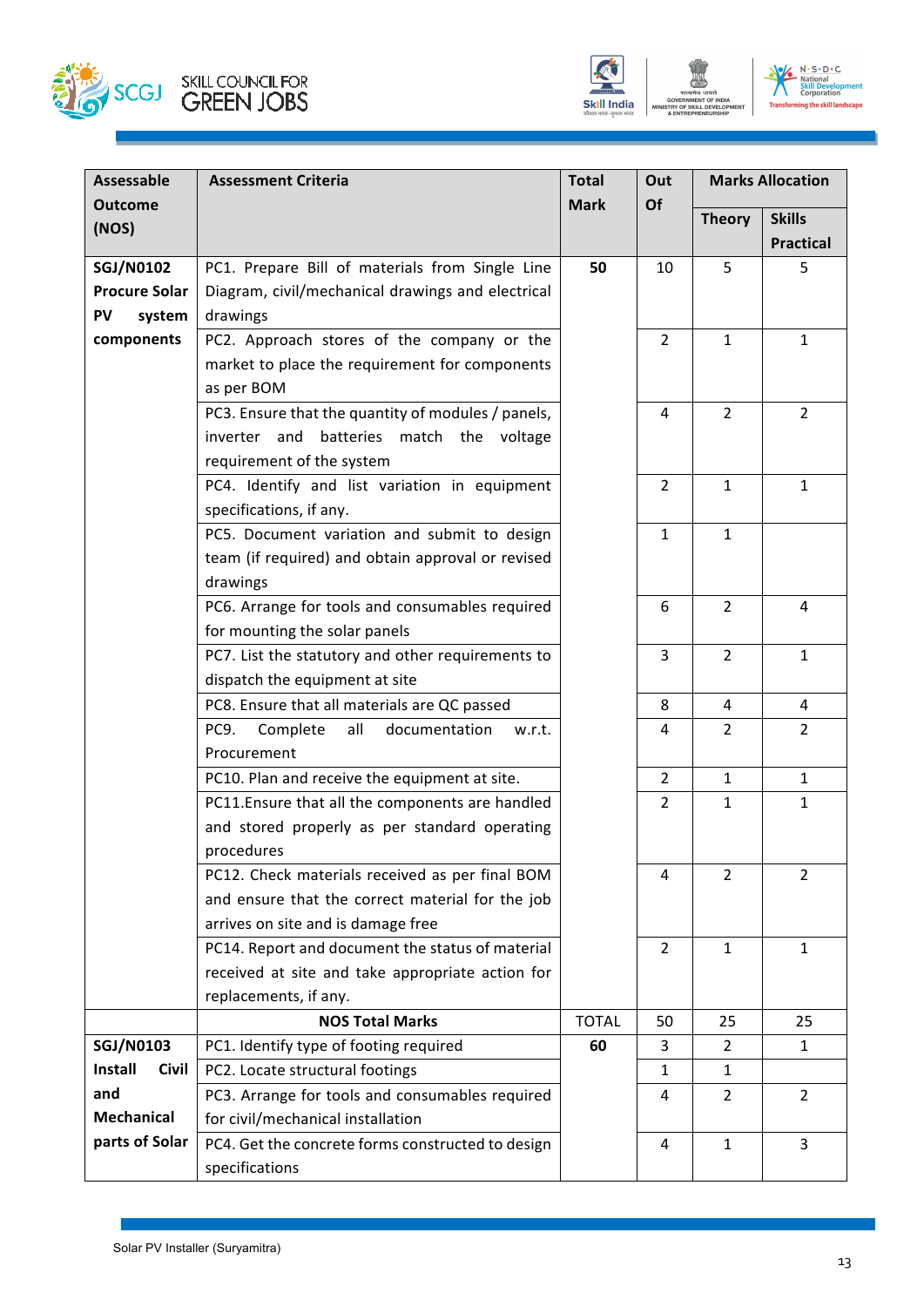



| <b>Assessable</b> | <b>Assessment Criteria</b>                           | <b>Total</b> | Out            |                | <b>Marks Allocation</b> |
|-------------------|------------------------------------------------------|--------------|----------------|----------------|-------------------------|
| <b>Outcome</b>    |                                                      | <b>Mark</b>  | Of             | <b>Theory</b>  | <b>Skills</b>           |
| (NOS)             |                                                      |              |                |                | <b>Practical</b>        |
| PV<br>Power       | PC5. Install mounting posts, roof attachments and    |              | $\mathbf{1}$   | $\mathbf{1}$   |                         |
| Plant             | anchors                                              |              |                |                |                         |
|                   | PC6. Locate structural roof members and install      |              | $\mathbf{1}$   | $\mathbf{1}$   |                         |
|                   | structural attachments                               |              |                |                |                         |
|                   | PC7. Install module support/racking frame            |              | $\overline{4}$ | $\mathbf{1}$   | $\overline{3}$          |
|                   | PC8. Plumb and Level array structure                 |              | $\overline{2}$ | $\mathbf{1}$   | 1                       |
|                   | PC9. Install supplementary structural supports       |              | $\overline{2}$ | $\mathbf{1}$   | $\mathbf{1}$            |
|                   | PC10. Apply corrosion protection to cut surfaces     |              | $\overline{2}$ | $\mathbf{1}$   | $\mathbf{1}$            |
|                   | PC11. Apply Weatherproofing to avoid any             |              | $\overline{2}$ | $\mathbf{1}$   | $\mathbf{1}$            |
|                   | seepage and penetrations                             |              |                |                |                         |
|                   | PC12. Install tracking Power Plant                   |              | $\overline{4}$ | $\overline{2}$ | $\overline{2}$          |
|                   | PC13. Unpack photovoltaic modules                    |              | $\overline{2}$ | $\mathbf{1}$   | $\mathbf{1}$            |
|                   | PC14. Inspect module for physical damage             |              | $\overline{2}$ | $\mathbf{1}$   | $\mathbf{1}$            |
|                   | PC15. Test photovoltaic modules' electrical output   |              | $\overline{2}$ | $\mathbf{1}$   | $\mathbf{1}$            |
|                   | PC16. Install the modules as per layout diagrams     |              | $\overline{7}$ | $\overline{2}$ | 5                       |
|                   | PC17. Secure module wiring                           |              | 4              | $\mathbf{1}$   | 3                       |
|                   | PC18. Fasten modules to structure                    |              | $\overline{2}$ | $\mathbf{1}$   | $\mathbf{1}$            |
|                   | PC19. Torque module fasteners                        |              | $\overline{2}$ | $\mathbf{1}$   | $\mathbf{1}$            |
|                   | PC20. Install battery bank stand and battery spill   |              | 6              | $\overline{2}$ | 4                       |
|                   | containment as per drawings / manuals                |              |                |                |                         |
|                   | PC21. Install inverter stand as per drawings /       |              | $\overline{3}$ | $\mathbf{1}$   | $\overline{2}$          |
|                   | manuals                                              |              |                |                |                         |
|                   | <b>NOS Total Marks</b>                               | <b>TOTAL</b> | 60             | 26             | 34                      |
| <b>SGJ/N0104</b>  | PC1. Implement the site safety plan and Maintain     | 90           | $\overline{2}$ | $\mathbf{1}$   | $\mathbf{1}$            |
| <b>Install</b>    | clear work area.                                     |              |                |                |                         |
| <b>Electrical</b> | PC2. Clarify the maximum working voltage             |              | $\mathbf{1}$   | $\mathbf{1}$   |                         |
| <b>Components</b> | PC3.<br>Select<br>required<br>Personal<br>Protective |              | $\overline{2}$ | $\mathbf{1}$   | $\mathbf{1}$            |
| of Solar PV       | Equipment (PPE)                                      |              |                |                |                         |
| System            | PC4. Measure current and voltage on equipment        |              | $\overline{2}$ | $\mathbf{1}$   | $\mathbf{1}$            |
|                   | before proceeding with work                          |              |                |                |                         |
|                   | PC5. Inspect and demonstrate the use of electrical   |              | 4              | $\mathbf{1}$   | $\overline{3}$          |
|                   | installation toolkit                                 |              |                |                |                         |
|                   | PC6.Demonstrate situational awareness                |              | $\overline{3}$ | $\mathbf{1}$   | $\overline{2}$          |
|                   | PC7.Select the location of DC combiner box           |              | $\overline{2}$ | $\mathbf{1}$   | $\mathbf{1}$            |
|                   | Install DC combiner box along with<br>PC8.           |              | 4              | $\mathbf{1}$   | 3                       |
|                   | disconnect protections                               |              |                |                |                         |
|                   | PC9. Install DC energy meters                        |              | $2^{\circ}$    | $\mathbf{1}$   | $\mathbf{1}$            |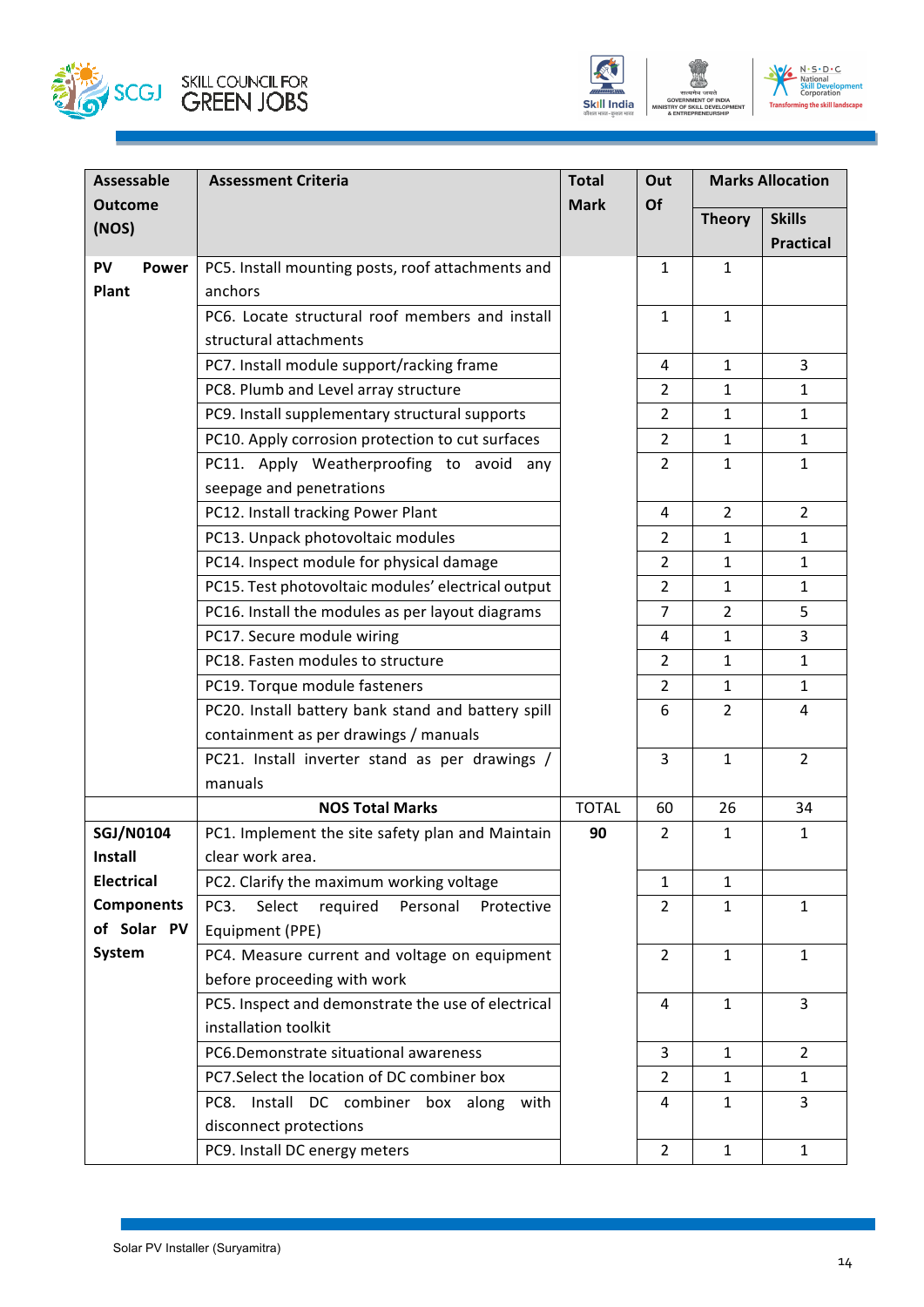



| Assessable<br><b>Outcome</b> | <b>Assessment Criteria</b>                            | <b>Total</b><br><b>Mark</b> | Out<br>Of      |                | <b>Marks Allocation</b> |
|------------------------------|-------------------------------------------------------|-----------------------------|----------------|----------------|-------------------------|
| (NOS)                        |                                                       |                             |                | <b>Theory</b>  | <b>Skills</b>           |
|                              |                                                       |                             |                |                | <b>Practical</b>        |
|                              | PC10. Confirm battery bank location and Install       |                             | $\overline{2}$ | $\mathbf{1}$   | 1                       |
|                              | batteries.                                            |                             |                |                |                         |
|                              | PC11. Prepare battery terminals and Install           |                             | $\overline{2}$ | $\mathbf{1}$   | $\mathbf{1}$            |
|                              | battery interconnection cables.                       |                             |                |                |                         |
|                              | PC12. Terminate fine stranded cables.                 |                             | $\overline{2}$ | $\mathbf{1}$   | 1                       |
|                              | PC13. Test final assembled battery polarity and       |                             | $\overline{2}$ | $\mathbf{1}$   | $\mathbf{1}$            |
|                              | voltage.                                              |                             |                |                |                         |
|                              | PC14. Install charge controller (if required)         |                             | $\overline{2}$ | $\mathbf{1}$   | $\mathbf{1}$            |
|                              | PC15. Install inverter                                |                             | 4              | $\mathbf{1}$   | 3                       |
|                              | PC16. Install utility required disconnects            |                             | 3              | 1              | $\overline{2}$          |
|                              | PC17. Install AC combiner box                         |                             | $\mathcal{L}$  | $\mathbf{1}$   | $\mathbf{1}$            |
|                              | PC18. Connect the solar Power Plant to the            |                             | 4              | $\mathbf{1}$   | 3                       |
|                              | Distribution box or Transformer.                      |                             |                |                |                         |
|                              | PC19. Proper labelling of the components              |                             | $\overline{2}$ | $\mathbf{1}$   | $\mathbf{1}$            |
|                              | PC20. Prepare conduit and cable routing plan          |                             | 4              | 2              | $\overline{2}$          |
|                              | PC21. Select the correct cable type, color, and       |                             | 4              | $\overline{2}$ | $\overline{2}$          |
|                              | gauge.                                                |                             |                |                |                         |
|                              | PC22. Ensure that the conduits are properly           |                             | 2              | $\mathbf{1}$   | $\mathbf{1}$            |
|                              | supported and secured                                 |                             |                |                |                         |
|                              | PC23. Install the cables for modules, inverter and    |                             | 4              | $\mathbf{1}$   | 3                       |
|                              | other components                                      |                             |                |                |                         |
|                              | PC24. Terminate cables.                               |                             | $\overline{3}$ | $\mathbf{1}$   | $\overline{2}$          |
|                              | PC25. Check cables for continuity                     |                             | $\overline{2}$ | 1              | $\mathbf{1}$            |
|                              | PC26. Proper labelling of conduits and cables         |                             | $\overline{2}$ | $\mathbf{1}$   | $\mathbf{1}$            |
|                              | PC27. Locate underground hazards, if any              |                             | $\overline{2}$ | $\mathbf{1}$   | $\mathbf{1}$            |
|                              | PC28. Get the grounding Power Plant installed for     |                             | 4              | $\overline{2}$ | $\overline{2}$          |
|                              | modules/mounting Power Plant and inverters            |                             |                |                |                         |
|                              | PC29. Get the Bonding done for all electrical         |                             | 4              | $\overline{2}$ | $\overline{2}$          |
|                              | equipment and apply anti - oxidant material           |                             |                |                |                         |
|                              | Confirm<br>PC30.<br>install<br>and<br>battery<br>bank |                             | 4              | $\overline{2}$ | $\overline{2}$          |
|                              | enclosure/racks.                                      |                             |                |                |                         |
|                              | PC31. Install battery spill containment<br>(if        |                             | 2              | $\mathbf{1}$   | $\mathbf{1}$            |
|                              | required).                                            |                             |                |                |                         |
|                              | PC32. Install batteries and Prepare<br>battery        |                             | 4              | 2              | $\overline{2}$          |
|                              | terminals (e.g., clean).                              |                             |                |                |                         |
|                              | PC33. Install battery interconnection cables and      |                             | 2              | $\mathbf{1}$   | $\mathbf{1}$            |
|                              | apply anti-oxidant material                           |                             |                |                |                         |
|                              | <b>NOS Total Marks</b>                                | <b>TOTAL</b>                | 90             | 39             | 51                      |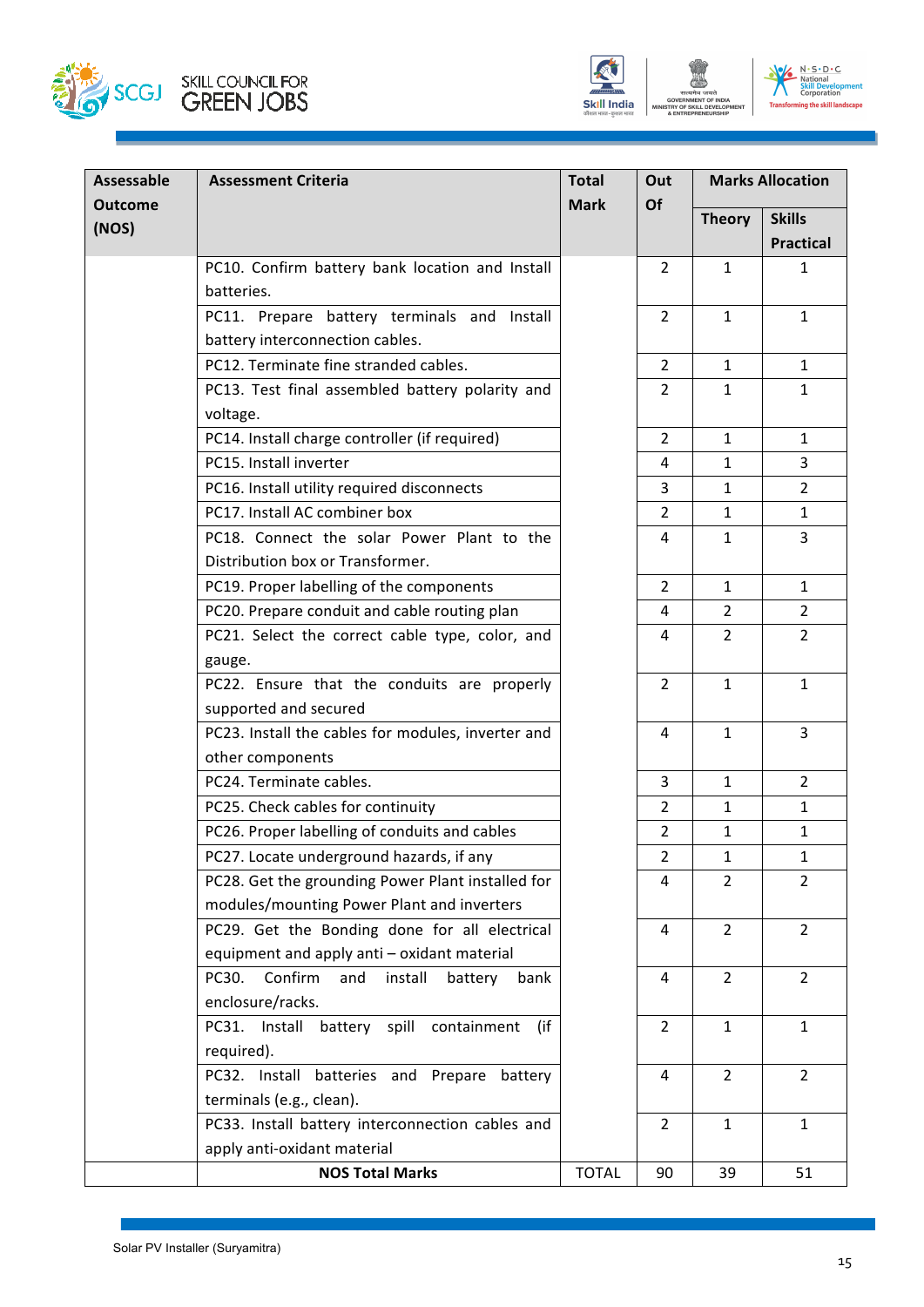





| <b>Assessable</b>         | <b>Assessment Criteria</b>                                                           | <b>Total</b> | Out            |                | <b>Marks Allocation</b>        |              |  |  |  |  |
|---------------------------|--------------------------------------------------------------------------------------|--------------|----------------|----------------|--------------------------------|--------------|--|--|--|--|
| <b>Outcome</b>            |                                                                                      | <b>Mark</b>  | Of             | <b>Theory</b>  | <b>Skills</b>                  |              |  |  |  |  |
| (NOS)                     |                                                                                      |              |                |                | <b>Practical</b>               |              |  |  |  |  |
| <b>SGJ/N0105</b>          | PC1. Perform visual inspection.                                                      | 50           | 4              | $\overline{2}$ | 2                              |              |  |  |  |  |
| <b>Test</b><br>and        | PC2. Inspect mechanical civil and electrical                                         |              | 4              | $\overline{2}$ | $\overline{2}$                 |              |  |  |  |  |
| <b>Commission</b>         | installation components.                                                             |              |                |                |                                |              |  |  |  |  |
| <b>Solar</b><br><b>PV</b> | PC3. Verify Power Plant grounding and measure                                        |              | 4              | $\mathbf{1}$   | $\overline{3}$                 |              |  |  |  |  |
| system.                   | insulation resistance                                                                |              |                |                |                                |              |  |  |  |  |
|                           | PC4. Check continuity of the Power Plant and                                         |              | 4              | $\overline{2}$ | $\overline{2}$                 |              |  |  |  |  |
|                           | Verify polarity.                                                                     |              |                |                |                                |              |  |  |  |  |
|                           | PC5. Measure DC voltages and currents for each                                       |              | 4              | $\overline{2}$ | $\overline{2}$                 |              |  |  |  |  |
|                           | string and array for proper operation of the                                         |              |                |                |                                |              |  |  |  |  |
|                           | system                                                                               |              |                |                |                                |              |  |  |  |  |
|                           | PC6. Verify inverter operation including anti-                                       |              | 6              | 3              | $\overline{3}$                 |              |  |  |  |  |
|                           | islanding performance and measure AC system                                          |              |                |                |                                |              |  |  |  |  |
|                           | values.                                                                              |              |                |                |                                |              |  |  |  |  |
|                           | PC7. Verify calibration of Data Acquisition System.                                  |              | 1              | 1              |                                |              |  |  |  |  |
|                           | PC8. Verify workmanship and demonstrate                                              |              | 6              | $\overline{2}$ | 4                              |              |  |  |  |  |
|                           | proficiency in using tools                                                           |              |                |                |                                |              |  |  |  |  |
|                           | PC9. Preparation of the Inspection report and take                                   |              | 3              | $\overline{2}$ | $\mathbf{1}$                   |              |  |  |  |  |
|                           | appropriate action                                                                   |              |                |                |                                |              |  |  |  |  |
|                           | PC10. Verify labelling of Solar PV system.                                           |              | $\overline{2}$ | $\mathbf{1}$   | $\mathbf{1}$                   |              |  |  |  |  |
|                           | PC11. Initiate start up procedures as per                                            |              | 6              | 3              | 3                              |              |  |  |  |  |
|                           | manufacturer instructions and record energy                                          |              |                |                |                                |              |  |  |  |  |
|                           | meter reading at start up                                                            |              |                |                |                                |              |  |  |  |  |
|                           | PC12. Measure and record voltage of energy                                           |              | $\overline{2}$ | $\mathbf{1}$   | $\mathbf{1}$                   |              |  |  |  |  |
|                           | storage system                                                                       |              |                |                |                                |              |  |  |  |  |
|                           | PC13.<br>anomalous<br>Record<br>and<br>repair<br>any                                 |              |                |                | $\overline{2}$<br>$\mathbf{1}$ | $\mathbf{1}$ |  |  |  |  |
|                           | conditions.                                                                          |              |                |                |                                |              |  |  |  |  |
|                           | PC14. Document design changes, if any                                                |              | $\overline{2}$ | $\mathbf{1}$   | $\mathbf{1}$                   |              |  |  |  |  |
|                           | <b>NOS Total Marks</b>                                                               | <b>TOTAL</b> | 50             | 24             | 26                             |              |  |  |  |  |
| <b>ELE/N6001</b>          | PC1. Understand the importance of cleaning the                                       | 100          | 3              | $\overline{2}$ | 1                              |              |  |  |  |  |
| <b>Maintain</b><br>solar  | solar panel as dirt in panel could affect power                                      |              |                |                |                                |              |  |  |  |  |
|                           | generation                                                                           |              |                |                |                                |              |  |  |  |  |
| photovoltaic<br>system    | PC2. Clean solar panels from dust, bird droppings,<br>pollen, leaves, branches, snow |              | 3              | $\mathbf{1}$   | $\overline{2}$                 |              |  |  |  |  |
|                           | PC3. Use water to clean the accumulated dust in                                      |              | 3              | $\mathbf{1}$   | $\overline{2}$                 |              |  |  |  |  |
|                           | the panel                                                                            |              |                |                |                                |              |  |  |  |  |
|                           | PC4. Wipe hard stains by wiping with sponge /                                        |              | 3              | $\mathbf{1}$   | $\overline{2}$                 |              |  |  |  |  |
|                           | cotton                                                                               |              |                |                |                                |              |  |  |  |  |
|                           |                                                                                      |              |                |                |                                |              |  |  |  |  |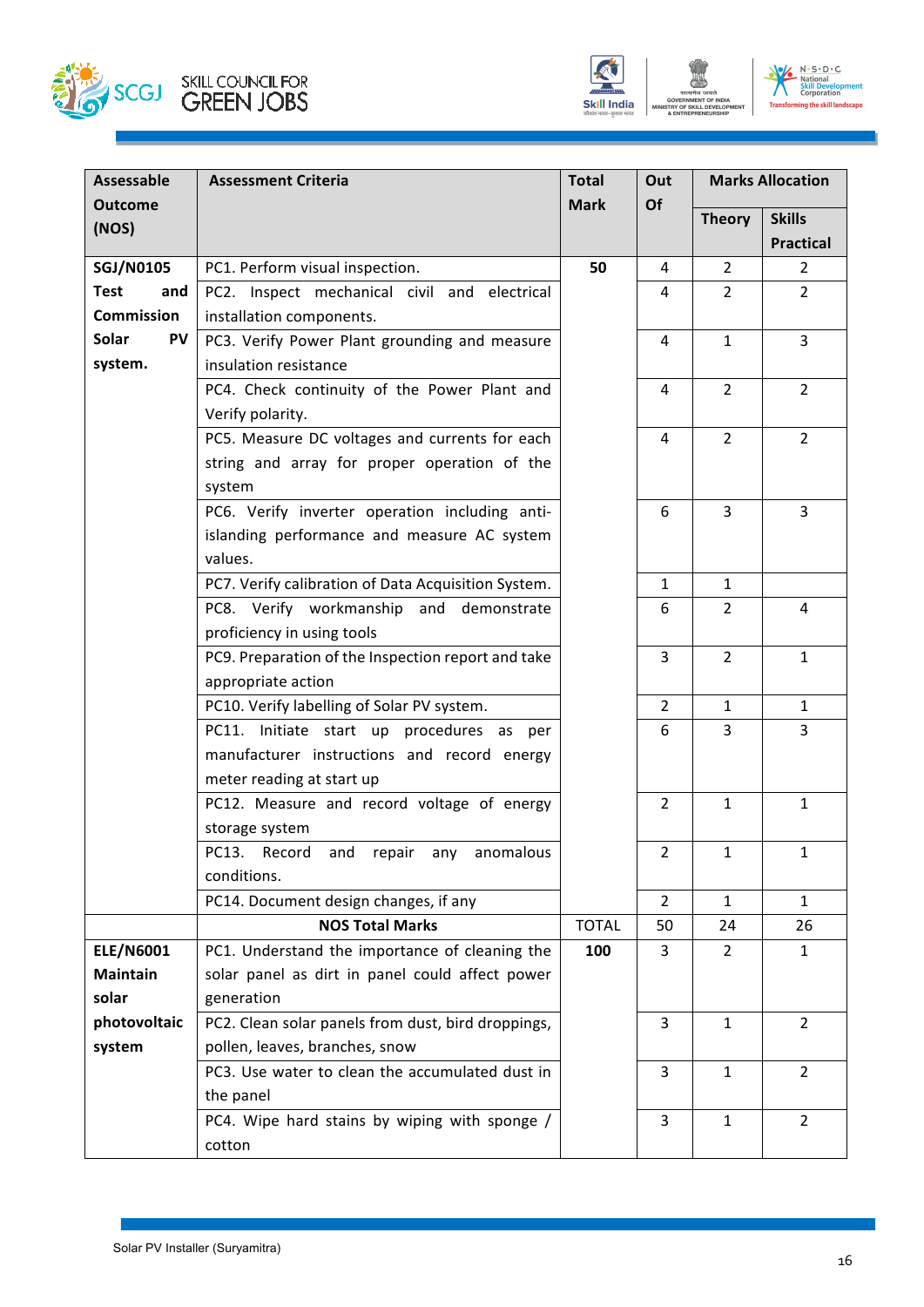



| <b>Assessable</b>       | <b>Assessment Criteria</b>                            | <b>Total</b> | Out<br><b>Marks Allocation</b> |               |                  |
|-------------------------|-------------------------------------------------------|--------------|--------------------------------|---------------|------------------|
| <b>Outcome</b><br>(NOS) |                                                       | <b>Mark</b>  | Of                             | <b>Theory</b> | <b>Skills</b>    |
|                         |                                                       |              |                                |               | <b>Practical</b> |
|                         | PC5. Undertake cleaning activity during when the      |              | 3                              | $\mathbf{1}$  | $\overline{2}$   |
|                         | sunlight is low (early morning or after sunset) to    |              |                                |               |                  |
|                         | avoid interruption in power generation                |              |                                |               |                  |
|                         | PC6. Use cleaning agents such as detergents to        |              | 3                              | $\mathbf{1}$  | $\overline{2}$   |
|                         | clean the stains / dust in the aluminium framing      |              |                                |               |                  |
|                         | PC7. Clean without damaging the module by             |              | 3                              | $\mathbf{1}$  | $\overline{2}$   |
|                         | stepping on it, dropping objects, etc.                |              |                                |               |                  |
|                         | PC8.<br>Clean<br>modules<br>periodically<br>as<br>per |              | 3                              | $\mathbf{1}$  | $\overline{2}$   |
|                         | specification\n and document the date of cleaning     |              |                                |               |                  |
|                         | PC9. Regularly inspect the solar panel system,        |              | $\overline{3}$                 | $\mathbf{1}$  | $\overline{2}$   |
|                         | understand the check points and check for             |              |                                |               |                  |
|                         | effective functioning                                 |              |                                |               |                  |
|                         | PC10. Ensure that modules are clean and power         |              | 3                              | $\mathbf{1}$  | $\overline{2}$   |
|                         | output is not affected                                |              |                                |               |                  |
|                         | PC11. Ensure that modules are free of any tree        |              | 3                              | $\mathbf{1}$  | $\overline{2}$   |
|                         | shading, construction or other disruption from        |              |                                |               |                  |
|                         | receiving sunlight                                    |              |                                |               |                  |
|                         | PC12. Check all cables for loose connections and      |              | 3                              | $\mathbf{1}$  | $\overline{2}$   |
|                         | any mechanical damage                                 |              |                                |               |                  |
|                         | PC13. Check the output voltage of the system and      |              | $\overline{3}$                 | $\mathbf{1}$  | $\overline{2}$   |
|                         | compare with the expected output voltage              |              |                                |               |                  |
|                         | generation                                            |              |                                |               |                  |
|                         | PC14. Check for any damage for the system by          |              | 3                              | $\mathbf{1}$  | $\overline{2}$   |
|                         | external elements                                     |              |                                |               |                  |
|                         | PC15. Ensure that electrical connections are as per   |              | 3                              | 1             | $\overline{2}$   |
|                         | specifications                                        |              |                                |               |                  |
|                         | PC16. Check for the conditions of mounting and its    |              | 3                              | $\mathbf{1}$  | $\overline{2}$   |
|                         | stability to hold solar panels                        |              |                                |               |                  |
|                         | PC17. Identify the faults in the system when there    |              | 3                              | $\mathbf{1}$  | $\overline{2}$   |
|                         | is an interruption in power generation                |              |                                |               |                  |
|                         | PC18. Perform regular checks like looking for dust,   |              | 3                              | $\mathbf{1}$  | $\overline{2}$   |
|                         | shade, etc., which might interrupt power output       |              |                                |               |                  |
|                         | PC19. Check current output for each string and        |              | 3                              | $\mathbf{1}$  | 2                |
|                         | identify the string which gives an low / undesired    |              |                                |               |                  |
|                         | power output                                          |              |                                |               |                  |
|                         | PC20. Identify the faulty module in the string by     |              | 3                              | $\mathbf{1}$  | $\overline{2}$   |
|                         | shading the modules and checking the output           |              |                                |               |                  |
|                         | using ammeter reading                                 |              |                                |               |                  |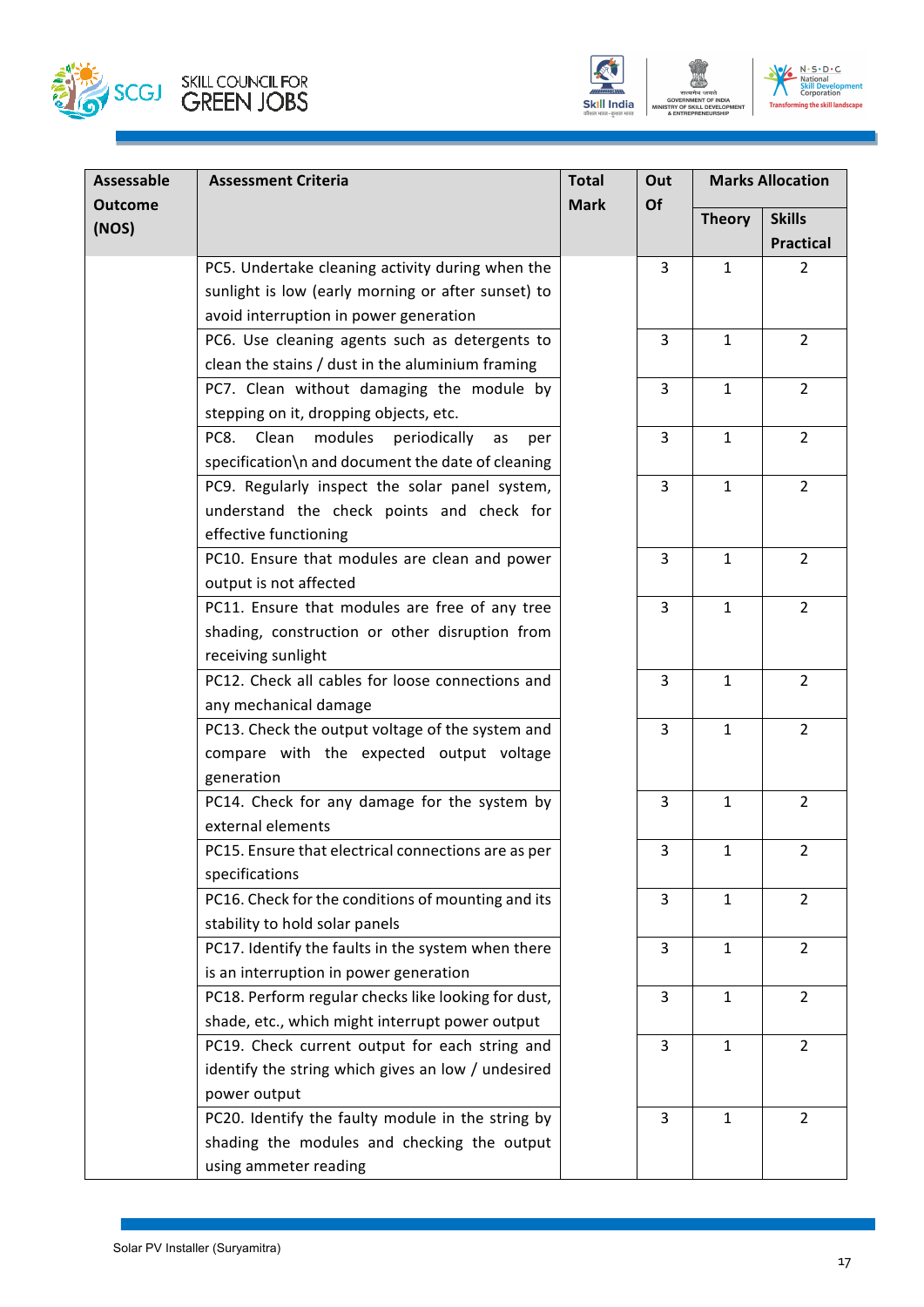



| Assessable     | <b>Assessment Criteria</b>                              | <b>Total</b> | Out            | <b>Marks Allocation</b> |                  |  |
|----------------|---------------------------------------------------------|--------------|----------------|-------------------------|------------------|--|
| <b>Outcome</b> |                                                         | <b>Mark</b>  | Of             | <b>Theory</b>           | <b>Skills</b>    |  |
| (NOS)          |                                                         |              |                |                         | <b>Practical</b> |  |
|                | Perform<br>sequentially<br>PC21.<br>the<br>standard     |              | $\overline{3}$ | $\mathbf{1}$            | $\overline{2}$   |  |
|                | troubleshooting activity to identify faults when        |              |                |                         |                  |  |
|                | there is power supply interruption in the grid          |              |                |                         |                  |  |
|                | PC22. Check for working conditions of fuses and         |              | 3              | $\mathbf{1}$            | $\overline{2}$   |  |
|                | circuit breakers                                        |              |                |                         |                  |  |
|                | PC23. Check the service panel connections               |              | $\overline{2}$ | $\mathbf{1}$            | $\mathbf{1}$     |  |
|                | PC24. Check the cables and ensure that there is no      |              | $\overline{2}$ | 1                       | $\mathbf{1}$     |  |
|                | damage                                                  |              |                |                         |                  |  |
|                | PC25. Check the wire connection to inverter and         |              | 2              | $\mathbf{1}$            | $\mathbf{1}$     |  |
|                | identify for any damage in wire connection              |              |                |                         |                  |  |
|                | PC26. Inform the inverter service technician if         |              | $\overline{2}$ | $\mathbf{1}$            | $\mathbf{1}$     |  |
|                | there is a circuit board level fault for further repair |              |                |                         |                  |  |
|                | PC27. Escalate the issue to superiors if faults         |              | $\overline{2}$ | $\mathbf{1}$            | $\mathbf{1}$     |  |
|                | cannot be identified                                    |              |                |                         |                  |  |
|                | PC28. Clean the work area after completing the          |              | $\overline{2}$ | $\mathbf{1}$            | $\mathbf{1}$     |  |
|                | maintenance activity                                    |              |                |                         |                  |  |
|                | PC29. Remove all the tools, consumables used            |              | $\overline{2}$ | $\mathbf{1}$            | $\mathbf{1}$     |  |
|                | from the installation area                              |              |                |                         |                  |  |
|                | PC30. Fill in the job completion form and get the       |              | $\overline{2}$ | $\mathbf{1}$            | $\mathbf{1}$     |  |
|                | signature of the customer                               |              |                |                         |                  |  |
|                | PC31. Inform customers about maintenance of             |              | $\overline{2}$ | $\mathbf{1}$            | $\mathbf{1}$     |  |
|                | solar panels                                            |              |                |                         |                  |  |
|                | Follow<br>PC32.<br>standards<br>in<br>company           |              | 2              | $\mathbf{1}$            | $\mathbf{1}$     |  |
|                | documentation<br>of<br>maintenance<br>activities        |              |                |                         |                  |  |
|                | performed                                               |              |                |                         |                  |  |
|                | PC33. Remove any metals or jewels to avoid              |              | $\overline{2}$ | $\mathbf{1}$            | $\mathbf{1}$     |  |
|                | possibility of current shock during maintenance         |              |                |                         |                  |  |
|                | activity                                                |              |                |                         |                  |  |
|                | PC34. Wear gloves while cleaning aluminium              |              | $\overline{2}$ | $\mathbf{1}$            | 1                |  |
|                | frame with sharp edges to avoid any accidents           |              |                |                         |                  |  |
|                | PC35. Ensure no material damage occurs during           |              | $\overline{2}$ | $\mathbf{1}$            | $\mathbf{1}$     |  |
|                | maintenance activity                                    |              |                |                         |                  |  |
|                | PC36. Take adequate precautionary measures              |              | $\overline{2}$ | $\mathbf{1}$            | $\mathbf{1}$     |  |
|                | while handling electrical system                        |              |                |                         |                  |  |
|                | PC37. Keep work area clean and organized                |              | $\overline{2}$ | $\mathbf{1}$            | $\mathbf{1}$     |  |
|                | PC38. Adhere to relevant health and safety              |              | 2              | 1                       | 1                |  |
|                | standards                                               |              |                |                         |                  |  |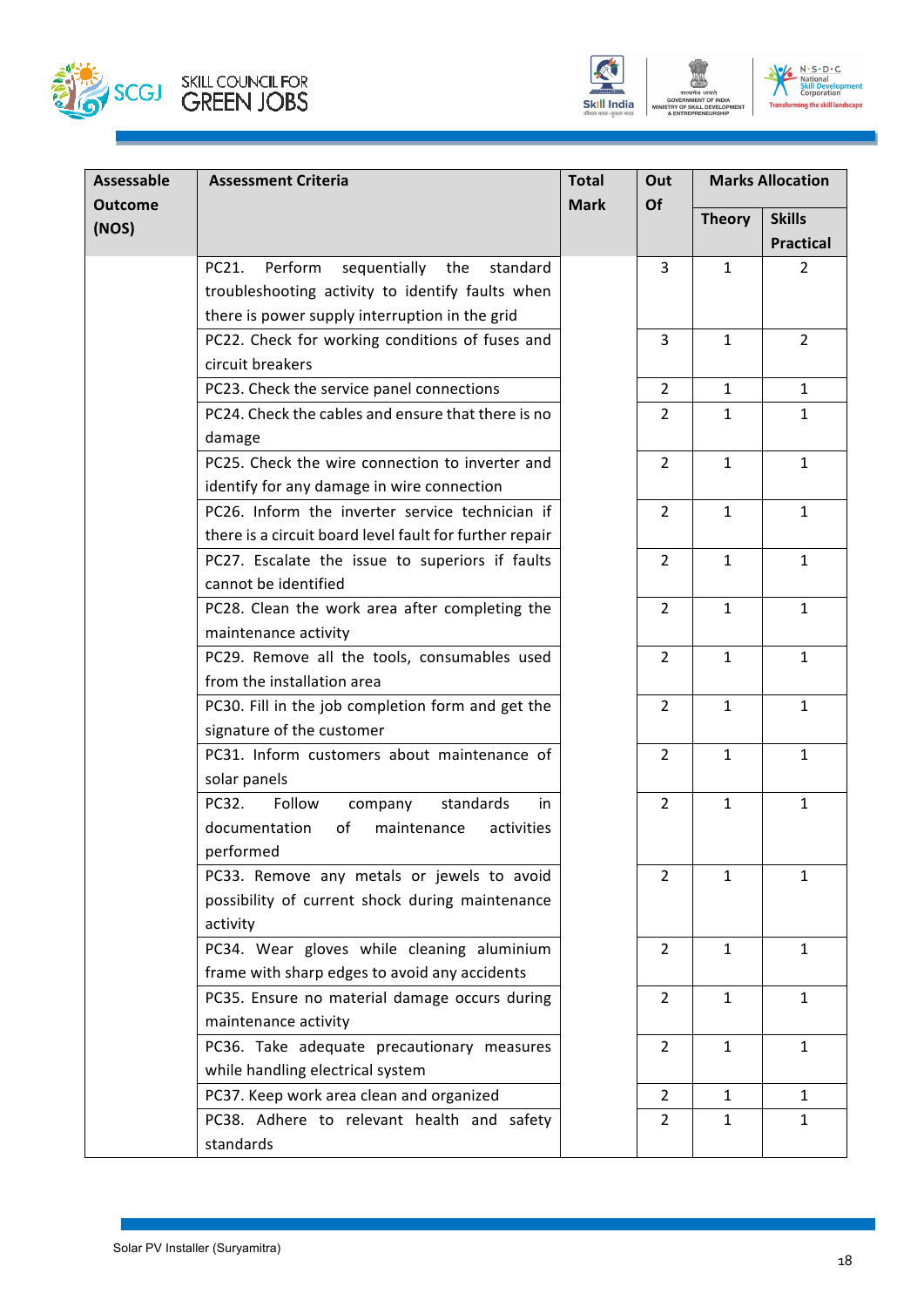



| Assessable       | <b>Assessment Criteria</b>                            | <b>Total</b> | Out            |                | <b>Marks Allocation</b> |
|------------------|-------------------------------------------------------|--------------|----------------|----------------|-------------------------|
| <b>Outcome</b>   |                                                       | <b>Mark</b>  | <b>Of</b>      | <b>Theory</b>  | <b>Skills</b>           |
| (NOS)            |                                                       |              |                |                | <b>Practical</b>        |
|                  | PC39. Dispose off any waste materials in              |              | $\overline{2}$ | 1              | 1                       |
|                  | accordance with safe working practices and            |              |                |                |                         |
|                  | procedures                                            |              |                |                |                         |
|                  | <b>NOS Total Marks</b>                                | <b>TOTAL</b> | 100            | 40             | 60                      |
| <b>SGJ/N0106</b> | PC1. Identify corporate policies required for         | 50           | 2              | 1              | 1                       |
| <b>Maintain</b>  | workplace safety.                                     |              |                |                |                         |
| work Safety      | PC2. Identify requirements for safe work area and     |              | $\overline{3}$ | $\overline{2}$ | $\mathbf{1}$            |
| of Solar PV      | create a safe work environment.                       |              |                |                |                         |
| System           | PC3. Identify contact person when workplace           |              | $\mathbf{1}$   | $\mathbf{1}$   | $\mathbf 0$             |
|                  | safety policies are violated.                         |              |                |                |                         |
|                  | PC4. Provide information about incident/violation.    |              | $\mathbf{1}$   | $\mathbf{1}$   |                         |
|                  | PC5. Identify the location of First Aid materials and |              | $\overline{2}$ | $\mathbf{1}$   | $\mathbf{1}$            |
|                  | administer first aid                                  |              |                |                |                         |
|                  | PC6. Identify the personal protection equipment       |              | $\mathsf{3}$   | $\overline{2}$ | $\mathbf{1}$            |
|                  | required for specific locations on-site               |              |                |                |                         |
|                  | PC7. Identify expiry dates and wear & tear issues     |              | $\overline{2}$ | $\mathbf{1}$   | $\mathbf{1}$            |
|                  | of specified equipment.                               |              |                |                |                         |
|                  | PC8. Demonstrate safe and accepted practices for      |              | 3              | $\overline{2}$ | $\mathbf{1}$            |
|                  | personal protection.                                  |              |                |                |                         |
|                  | PC9. Identify environmental hazards associated        |              | $\overline{2}$ | $\mathbf{1}$   | $\mathbf{1}$            |
|                  | with photovoltaic installations.                      |              |                |                |                         |
|                  | PC10. Identify electrical hazards.                    |              | 4              | $\overline{2}$ | $\overline{2}$          |
|                  | PC11. Identify personal safety hazards or work site   |              | 4              | $\overline{2}$ | $\overline{2}$          |
|                  | hazards and Mitigate hazards.                         |              |                |                |                         |
|                  | PC12. Select tools, equipment and testing devices     |              | 4              | $\mathfrak{D}$ | $\mathcal{L}$           |
|                  | needed to carry out the work.                         |              |                |                |                         |
|                  | PC13. Demonstrate safe and proper use of              |              | $\overline{4}$ | $\overline{2}$ | $\overline{2}$          |
|                  | required tools and equipment.                         |              |                |                |                         |
|                  | PC14. Check access from ground to work area to        |              | $\overline{2}$ | $\mathbf{1}$   | $\mathbf{1}$            |
|                  | ensure it is safe and in accordance with              |              |                |                |                         |
|                  | requirements.                                         |              |                |                |                         |
|                  | PC15. Reassess risk control measures, as required,    |              | $\overline{2}$ | $\overline{2}$ | $\mathbf{0}$            |
|                  | in accordance with changed work practices and/or      |              |                |                |                         |
|                  | site conditions and undertake alterations.            |              |                |                |                         |
|                  | PC16. Inspect/install fall protection and perimeter   |              | 4              | $\overline{2}$ | $\overline{2}$          |
|                  | protection equipment ensuring adequacy for work       |              |                |                |                         |
|                  | and conformance to regulatory requirements.           |              |                |                |                         |